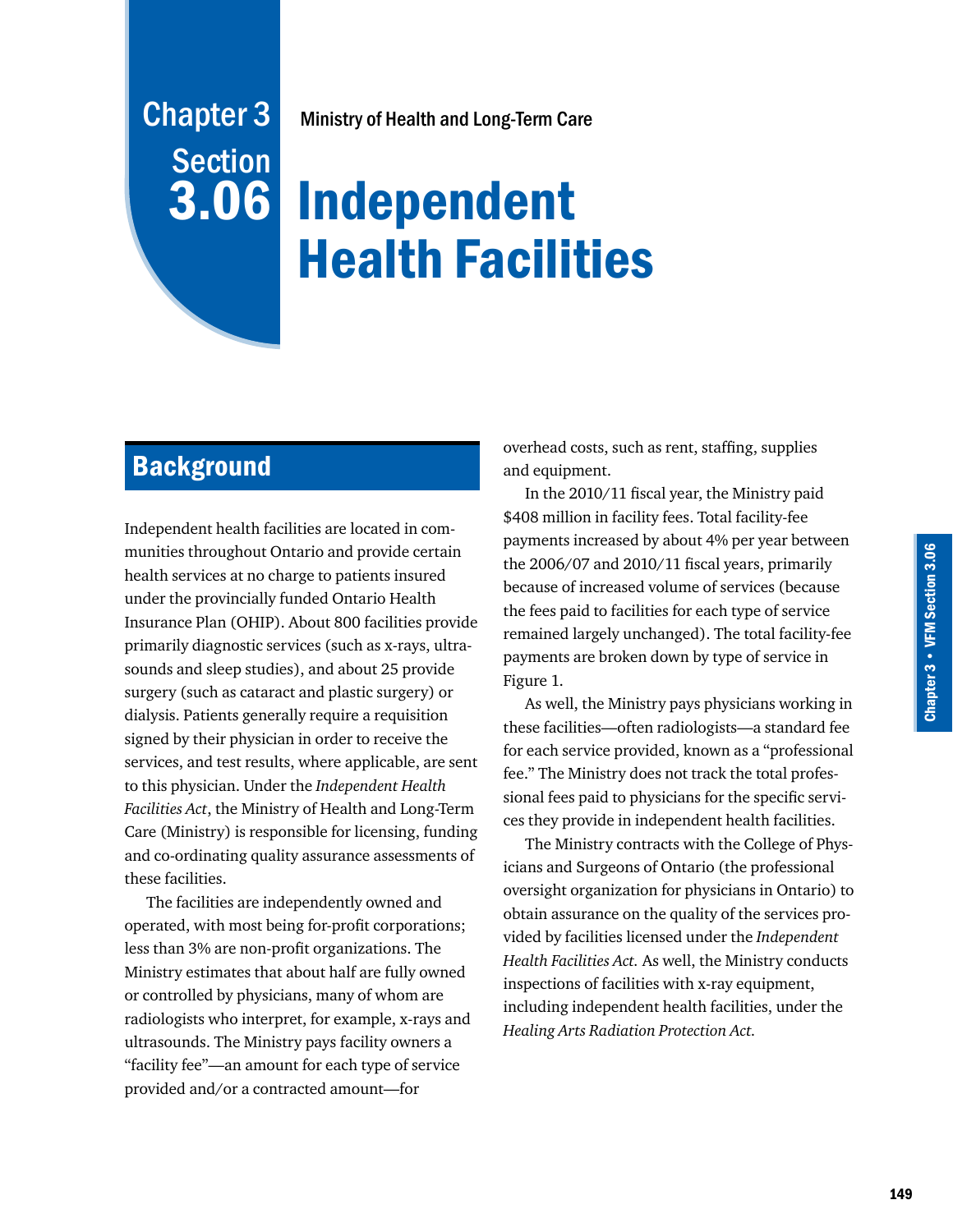#### Figure 1: Total Facility Fees Paid, by Type of Service, 2006/07–2010/11 (\$ million)

Source of data: Ministry of Health and Long-Term Care

|                                         | 2006/07 | 2007/08 | 2008/09 | 2009/10 | 2010/11 |
|-----------------------------------------|---------|---------|---------|---------|---------|
| <b>Diagnostic Services</b>              |         |         |         |         |         |
| Ultrasound                              | 129.9   | 138.0   | 150.7   | 166.2   | 173.0   |
| Radiology (includes x-rays)             | 116.1   | 114.6   | 110.7   | 113.6   | 111.0   |
| Nuclear medicine <sup>1</sup>           | 39.5    | 41.6    | 44.0    | 42.5    | 40.8    |
| Sleep studies                           | 29.3    | 32.8    | 36.5    | 39.1    | 39.6    |
| MRI/CT                                  | 5.7     | 5.7     | 8.4     | 8.9     | 10.0    |
| Pulmonary function studies <sup>2</sup> | 2.1     | 2.0     | 2.1     | 2.3     | 2.4     |
| <b>Subtotal</b>                         | 322.6   | 334.7   | 352.4   | 372.6   | 376.8   |
| <b>Surgical/Therapeutic Services</b>    |         |         |         |         |         |
| Dialysis                                | 9.9     | 9.8     | 10.2    | 11.0    | 15.2    |
| Abortion                                | 6.4     | 6.2     | 6.5     | 7.0     | 7.1     |
| Ophthalmology                           | 6.4     | 6.5     | 6.4     | 6.4     | 6.4     |
| Plastic                                 | 1.0     | 1.0     | 1.0     | 1.0     | 1.1     |
| Vascular <sup>3</sup>                   | 0.9     | 0.7     | 0.7     | 0.8     | 0.8     |
| Laser <sup>4</sup>                      | 0.4     | 0.3     | 0.4     | 0.5     | 0.4     |
| <b>Subtotal</b>                         | 25.0    | 24.5    | 25.2    | 26.7    | 31.0    |
| <b>Total</b>                            | 347.6   | 359.2   | 377.6   | 399.3   | 407.8   |

1. Patient tests using radioactive material (e.g., a small amount is administered and images are taken of where it goes in the body to observe blood flow through the heart or lungs).

2. A test to measure a patient's lung function.

3. Surgery for patients who have problems with their arteries or veins.

4. Surgery using a laser beam to cut tissue or remove a surface abnormality or lesion.

# Audit Objective and Scope

Our audit objective was to assess whether the Ministry had implemented systems and processes to determine whether independent health facilities were providing Ontarians with insured services in a timely and cost-effective manner, in accordance with legislated requirements. Ministry senior management reviewed and agreed to our objectives and associated audit criteria.

Our audit work was primarily conducted at the Kingston offices of the Ministry's Independent Health Facilities Program. As well, we obtained information from the Toronto offices of the Ministry's X-ray Inspection Services Unit. In conducting our audit, we reviewed relevant documents,

analyzed information, interviewed appropriate ministry staff, and reviewed relevant research from Ontario and other jurisdictions. As well, we surveyed independent health facilities to determine whether certain services were available. We also had discussions with the College of Physicians and Surgeons of Ontario and the Canadian Nuclear Safety Commission related to the operation of independent health facilities in Ontario. Further, we obtained information and had discussions with senior management about similar facilities in other Canadian jurisdictions.

We did not rely on the Ministry's internal audit service team to reduce the extent of our audit work, because it had not recently conducted any audit work on independent health facilities.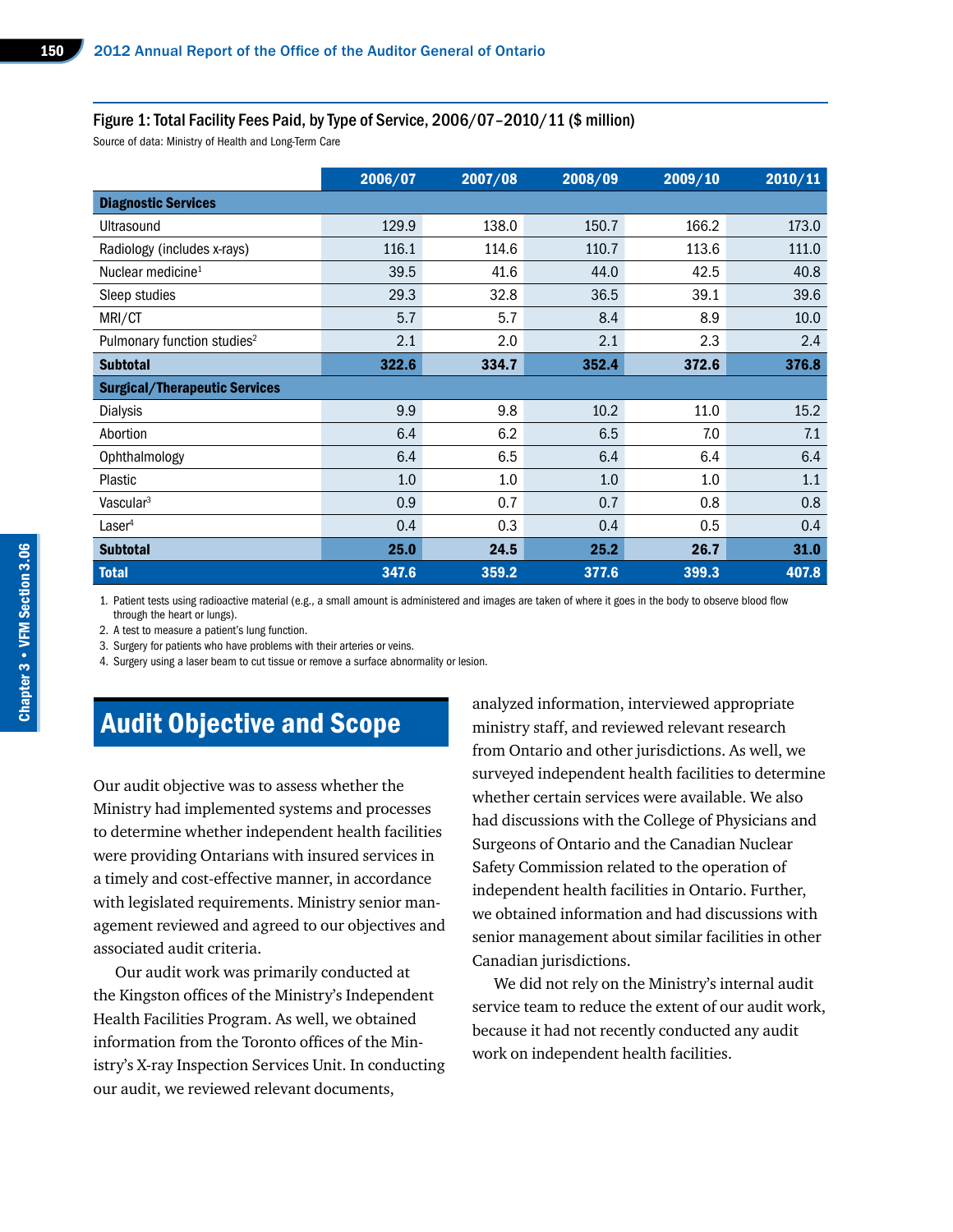# **Summary**

Our last audit in 2004 found that the Ministry generally had adequate procedures in place for ensuring that independent health facilities complied with legislation and ministry policies but noted a number of areas requiring ministry action. These included determining the service levels necessary to meet patient demand, the reasonableness of fees paid for facilities' overhead costs, the wait times for services and which community-based services should be subject to a quality assurance process. Since our 2004 audit, the Ministry has taken action to enhance the oversight of services offered in independent health facilities. For example, it has arranged for the College of Physicians and Surgeons of Ontario (College) to conduct more frequent assessments of facilities with previously identified issues; it has also amended the *Medicine Act, 1991* to enable the College to conduct servicequality inspections of community health clinics that use anaesthesia (such as those providing plastic surgery and colonoscopies) but are not covered by the *Independent Health Facilities Act*.

Nevertheless, in several other areas the concerns we raised in 2004 still remain. For example, ministry data indicates that patients in about 50% of Ontario municipalities continue to be underserved for certain diagnostic services (including radiology, ultrasound and pulmonary function studies). As well, even though the Ministry has not increased the rates paid to facilities for overhead costs since 2006 (in fact, it decreased the rates by 2.5% in spring 2012), the Ministry has not researched the current actual overhead costs of providing the services. These costs may have changed significantly because new technology allowing certain tests to be performed much faster often results in lower overhead and staffing expenses.

Ensuring timely availability of services and reasonable facility fees are both especially important because the Ministry's 2012 Action Plan for Health Care indicated that a number of less complex

medical procedures may be moved from hospitals into community clinics, such as independent health facilities. Some of our other more significant observations include the following:

- Every facility is paid the same amount for each type of service provided, regardless of the total number of services the facility provides. Consequently, larger facilities in urban areas often benefit from economies of scale, because certain costs (such as rent and salaries for reception staff) generally do not increase proportionately with the number of services performed. Paying slightly higher fees in locations with smaller populations and lower fees in high-density locations, for example, might encourage more facilities to service areas that are currently underserved without affecting the Ministry's total facility-fee payments.
- The Ministry generally does not allow facilities to easily relocate to more underserved areas.
- The Ministry estimated that certain services—such as MRIs, dialysis and colonoscopies—were about 20% to 40% less expensive if delivered in community clinics, including independent health facilities, rather than in hospitals.
- Although the Ministry has some information on facility ownership and estimates that about 50% of facilities are owned or controlled by physicians, many of whom are radiologists, it has not analyzed the patterns of physicians referring patients to their own facilities or related persons' facilities. Further, many patients assume they must go to a facility listed on their physician's referral form, when in fact they can choose a hospital or any facility that offers the required service. In 2009, the Canadian Association of Radiologists noted that as many as 30% of CT scans and other imaging procedures across Canada contribute no useful information or are inappropriate. The Ministry estimated that about 20% of facility-fee tests are likely inappropriate.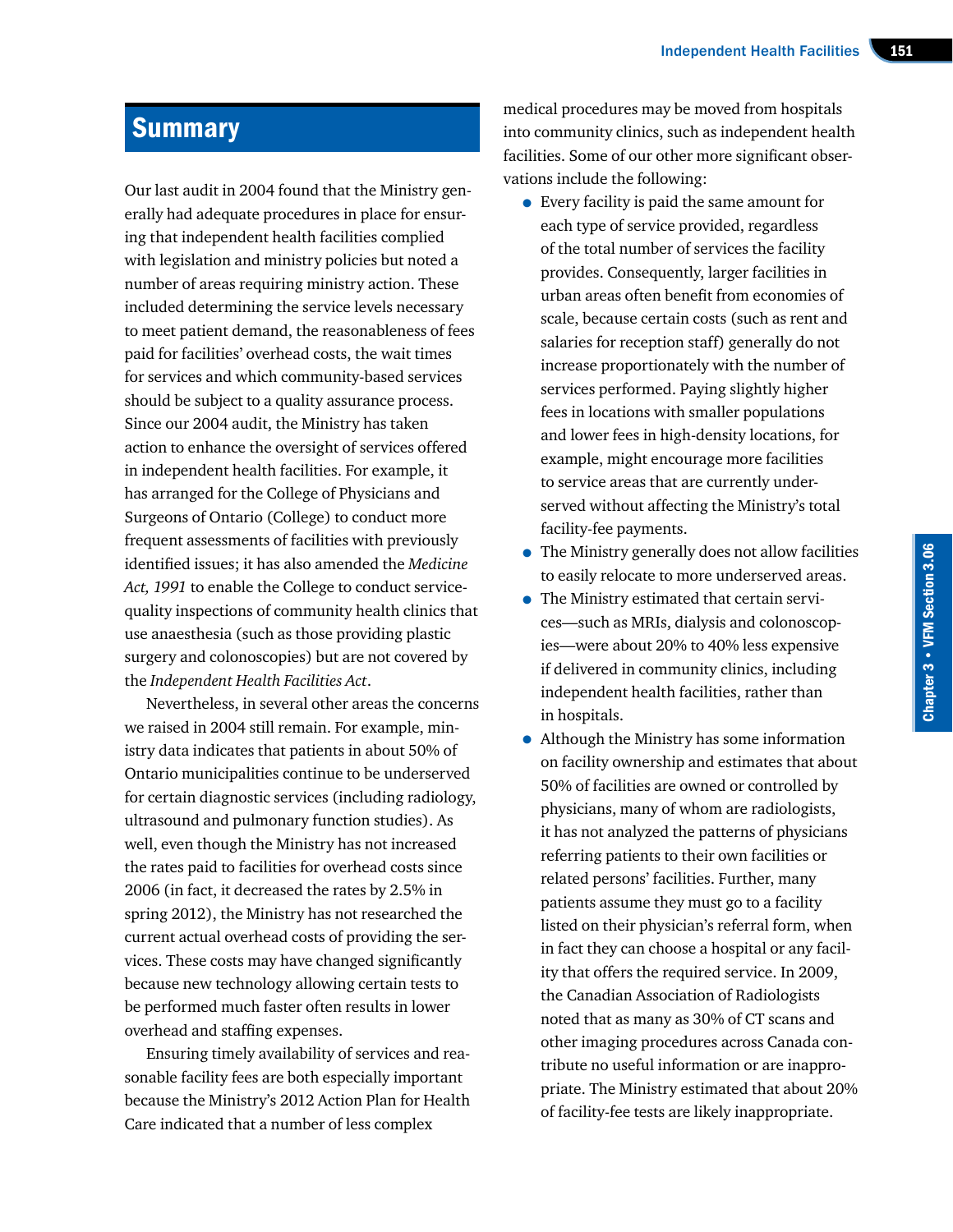- Unlike hospitals, facilities are assessed by the College to help ensure, among other things, that diagnostic images are correctly "read" by the physician, who is often a radiologist. However, as of March 2012, about 12% of facilities had not been assessed within the last five years. Even for the assessed facilities, the College assessors did not review the work of all physicians working at each assessed facility.
- As of March 2012, the Ministry's X-ray Inspection Services Unit (Unit) had not inspected almost 60% of facilities as frequently as required to ensure that radiationproducing equipment—for example, x-ray equipment—was appropriately shielded to prevent staff and patients from being exposed to excessive radiation levels.
- The Unit and the Independent Health Facilities Program (Program) areas did not regularly share information. For example, the Unit did not have the current location of 12 facilities that had moved, so the Unit had not inspected whether the radiation-producing equipment at the new locations for these facilities was safely installed. Further, the Unit's inspection reports on facilities were not routinely forwarded to the Program.
- Although the Ministry has attempted to improve patient service by introducing two websites listing, among other things, certain locations where patients can obtain diagnostic services such as x-rays and ultrasounds, neither site lists all locations offering these services. One of the websites, which lists all independent health facility locations and services, could be made more user friendly:
	- if it had search capability (for example, by postal code or service) to help patients locate facilities; and
	- if it included information on facility wait times for those services that historically do not have same-day access (such as MRIs and CTs) to help patients who want their tests as soon as possible.

# Detailed Audit Observations

#### ACTIONS SINCE OUR 2004 AUDIT

Since our last audit in 2004, the Ministry has undertaken several initiatives related to independent health facilities, including the following:

- In 2006, the Ministry, in conjunction with the College of Physicians and Surgeons of Ontario (College), initiated unannounced reassessments of some facilities and in 2009 initiated more frequent facility assessments for facilities with previously identified significant issues.
- In 2008, the Ministry began receiving from the College the names of suspended physicians who had worked in facilities.
- In 2011, the Ministry commenced a review of independent health facility billings to identify questionable billing practices. This review was ongoing at the time of our audit.

#### ACCESS TO SERVICES

#### Distribution of Facility Services

Before the introduction of the *Independent Health Facilities Act* (Act) in 1990, organizations could offer health services outside of hospitals and charge patients a fee to cover their overhead costs. When the Act became effective, any organizations that were already providing the health services covered under the Act were "grandparented" if they sent a facility application to the Ministry and passed a quality assurance assessment by the College. As a result, these organizations were permitted to be licensed for the services they were providing, in the location where they were providing them at that time. Once licensed, they could bill the Ministry for their facility-fee costs, but were no longer permitted to bill patients for their overhead costs.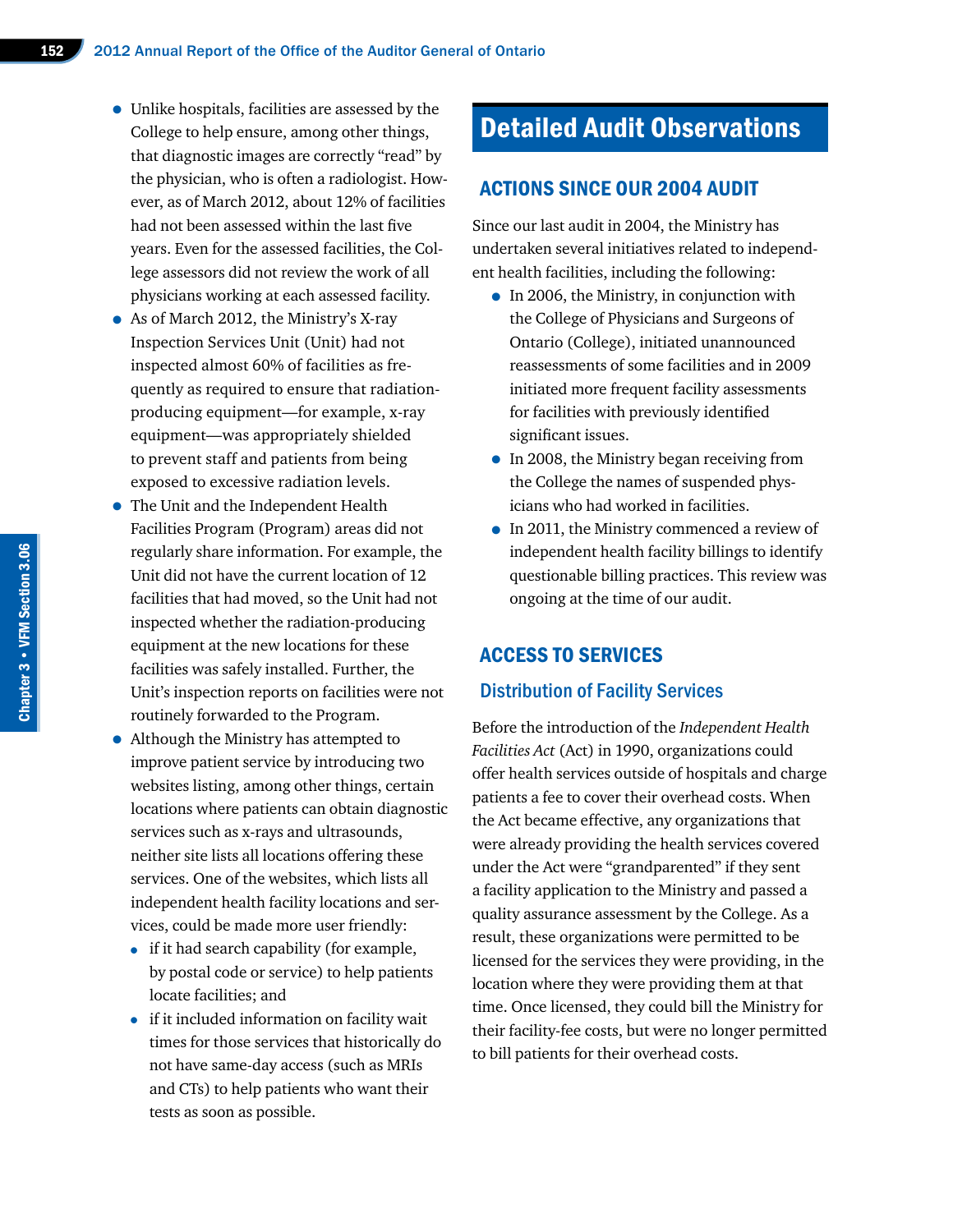#### Assessing Service Levels

Since grandparenting those facilities in existence at the time the Act became applicable to them, the Ministry has approved only six new licences for facilities that bill the Ministry on a fee-for-service basis. However, facilities with licences may apply at any time to provide services they are not currently licensed to provide, in five service categories (radiology, nuclear medicine, ultrasound, pulmonary function studies and sleep studies) or their subspecialties, including mammography (a radiology subspecialty) and obstetrical and gynecological ultrasound (an ultrasound subspecialty). The Ministry will approve the request only if the area where the facility is currently operating is determined to be underserved for those diagnostic tests or procedures. The Ministry has divided the province into a total of 105 areas, primarily municipalities of varying sizes.

In response to a recommendation in our *2004 Annual Report*, the Ministry indicated that its Diagnostic Services Committee (with members from the Ministry, the Ontario Medical Association and the Ontario Hospital Association) was expected, among other things, to make recommendations concerning patient access to diagnostic services in underserved areas. This Committee was discontinued in 2008, and according to the Ministry, no such recommendations were ever made.

To assist in determining whether an area is underserved or overserved, the Ministry calculates the total number of services billed per capita by hospitals for outpatients and by independent health facilities in the Ministry-defined areas, and compares these to the provincial average. This calculation is performed for the five services as well as for more than 15 subspecialties within those services. As shown in Figure 2, both hospitals and independent health facilities perform a significant number of these services.

The Ministry does not have a benchmark for what constitutes a reasonable level of per capita diagnostic services. Therefore, the Ministry has defined an underserved area as any area providing less than 70% of the provincial average per capita service level. An overserved area is defined as any area providing over 150% of the average per capita service level. The Ministry determines all other areas (that is, those providing between 70% and 150% of the average per capita service level) to be adequately served. The Ministry indicated that, based on its analysis, overall there is an adequate supply of the five main services, with about 1,300 services per 1,000 people in Ontario.

But the Ministry has not, for the most part, analyzed the distribution of underserved and overserved areas across the province or over time. We analyzed the Ministry's data and noted that,

|                                         | <b>Hospital</b>   |                 |              |
|-----------------------------------------|-------------------|-----------------|--------------|
|                                         | <b>Outpatient</b> | <b>Facility</b> |              |
| <b>Type of Service</b>                  | <b>Services</b>   | <b>Services</b> | <b>Total</b> |
| Radiology (includes x-rays)             | 4,515,000         | 3,878,000       | 8,393,000    |
| <b>Ultrasound</b>                       | 2,152,000         | 4,267,000       | 6,419,000    |
| Nuclear medicine <sup>1</sup>           | 752,000           | 432,000         | 1,184,000    |
| Pulmonary function studies <sup>2</sup> | 593,000           | 152,000         | 745,000      |
| Sleep studies                           | 43,000            | 106,000         | 149,000      |
| <b>Total</b>                            | 8,055,000         | 8,835,000       | 16,890,000   |

Figure 2: Number of Selected Diagnostic Services Performed by Hospitals and Facilities, 2010/11 Source of data: Ministry of Health and Long-Term Care

1. Patient tests using radioactive material (e.g., a small amount is administered and images are taken of where it goes in the body to observe blood flow through the heart or lungs).

2. A test to measure a patient's lung function.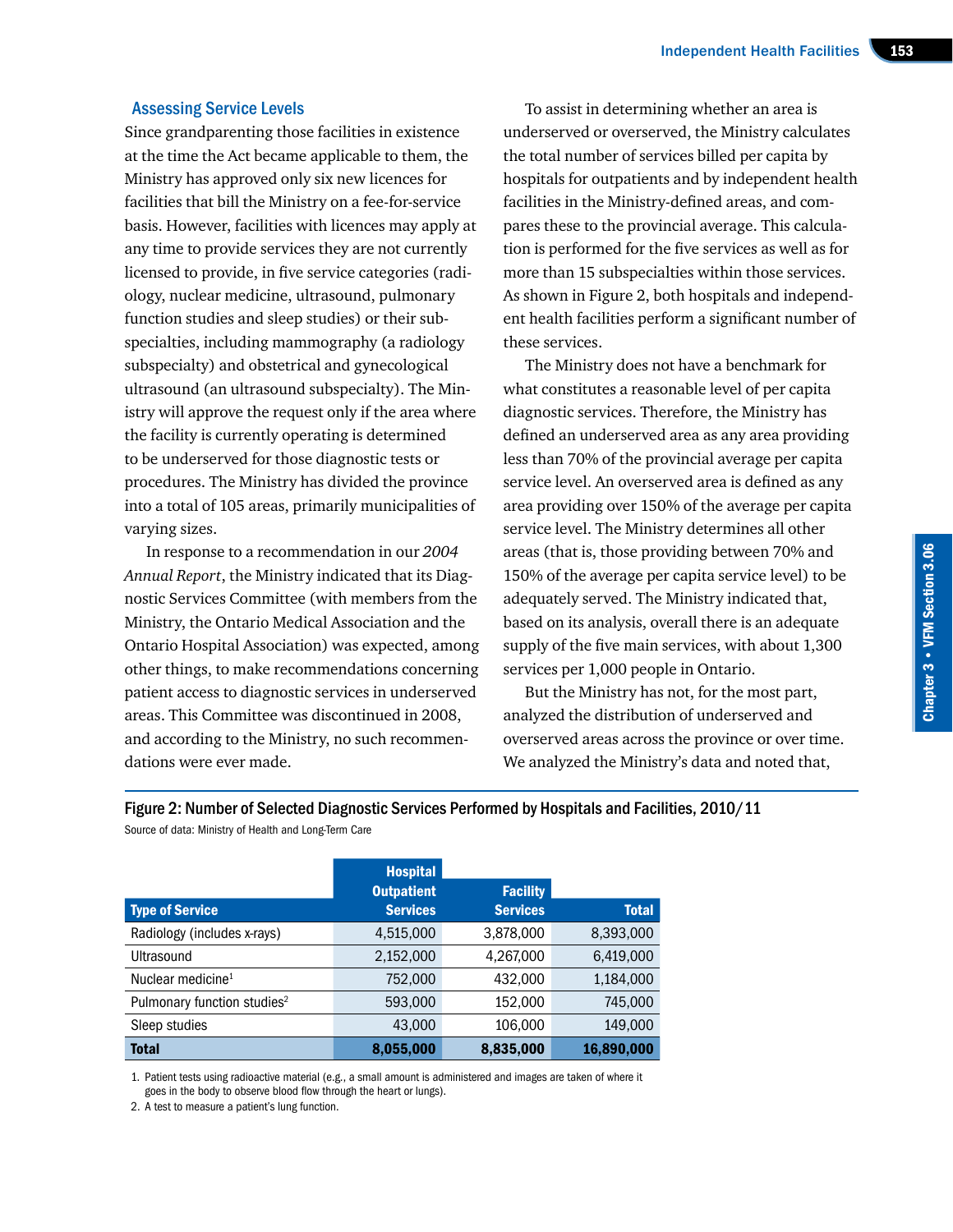according to the Ministry's definition, about 50% of Ontario municipalities (both rural and urban areas) had been consistently underserved and about 7% had been consistently overserved from the 2007/08 fiscal year to the 2010/11 fiscal year. We also noted that in some cases, an underserved area was next to an overserved one. For example, one underserved area with 632 services per 1,000 people in the 2010/11 fiscal year was next to an overserved area in which 3,299 services per 1,000 people were provided. The Ministry had not analyzed which areas it defined as underserved might in fact have adequate access to services that could be as close as a few kilometres away in neighbouring areas. Furthermore, the Ministry's most recent analysis of service availability per Local Health Integration Network (LHIN, the corporation mandated to work with local health providers to determine the health service priorities for its region, with the province being divided into 14 LHIN regions) was conducted in 2007. At that time, the number of services ranged from about 1,100 services per 1,000 people in one LHIN to almost 3,400 services per 1,000 people in another LHIN. Currently LHINs are responsible for planning and funding diagnostic services only in hospitals, but the Ministry indicated that it is considering the extent to which LHINs should be involved with planning and funding diagnostic services at independent health facilities in the future.

Furthermore, the Ministry does not age- or gender-adjust the population statistics used for its per capita analyses. Because diagnostic procedures tend to be required more frequently as individuals age, and some services are more likely to be provided to women rather than men, factoring in these demographics would result in more meaningful results. For example, obstetrical and gynecological ultrasounds are performed only on women, and bone mineral analysis is much more commonly performed on older adults, because bones become less dense with age. However, all per capita analyses conducted by the Ministry were based on total populations, and did not consider whether an area's

population had, for example, a higher percentage of women or older adults.

The Ministry does not encourage facility owners to relocate to areas within the province that are underserved. Consequently, even though populations in certain areas of the province may have longer wait times for access to these diagnostic services, the Ministry's current method of approving new services to be offered by existing facilities may not be addressing the underservicing issue. The Ministry believes that community hospitals may be better able to meet local service demands in sparsely populated areas.

The Ministry indicated that, because independent health facilities provide only a small portion of other services such as Magnetic Resonance Imaging (MRI) and Computed Tomography (CT), its analysis of the per capita levels of these other services by LHIN generally excludes those provided by facilities. However, we noted that the per capita counts of CT and MRI machines would rise by at least 10% to 50% if machines performing the services at the facilities were included.

#### Changing Facility Locations

In order to ensure service availability across Ontario, especially in areas that the Ministry has determined are underserved, independent health facilities are required to obtain ministry approval before relocating their operations. The Ministry permits facilities to relocate only within their current Ministry-defined area, or to within five kilometres of the current location if crossing into another area. Further, the Ministry will deny any move if a hospital within one kilometre of the proposed new location objects. As well, the Ministry will not approve moves from an overserved area to an underserved area if the move violates any of these rules. In 2011, the Ministry approved 47 facility moves.

We noted that some Ministry-defined areas are quite large, whereas other areas are small. For example, facilities within the city of Ottawa,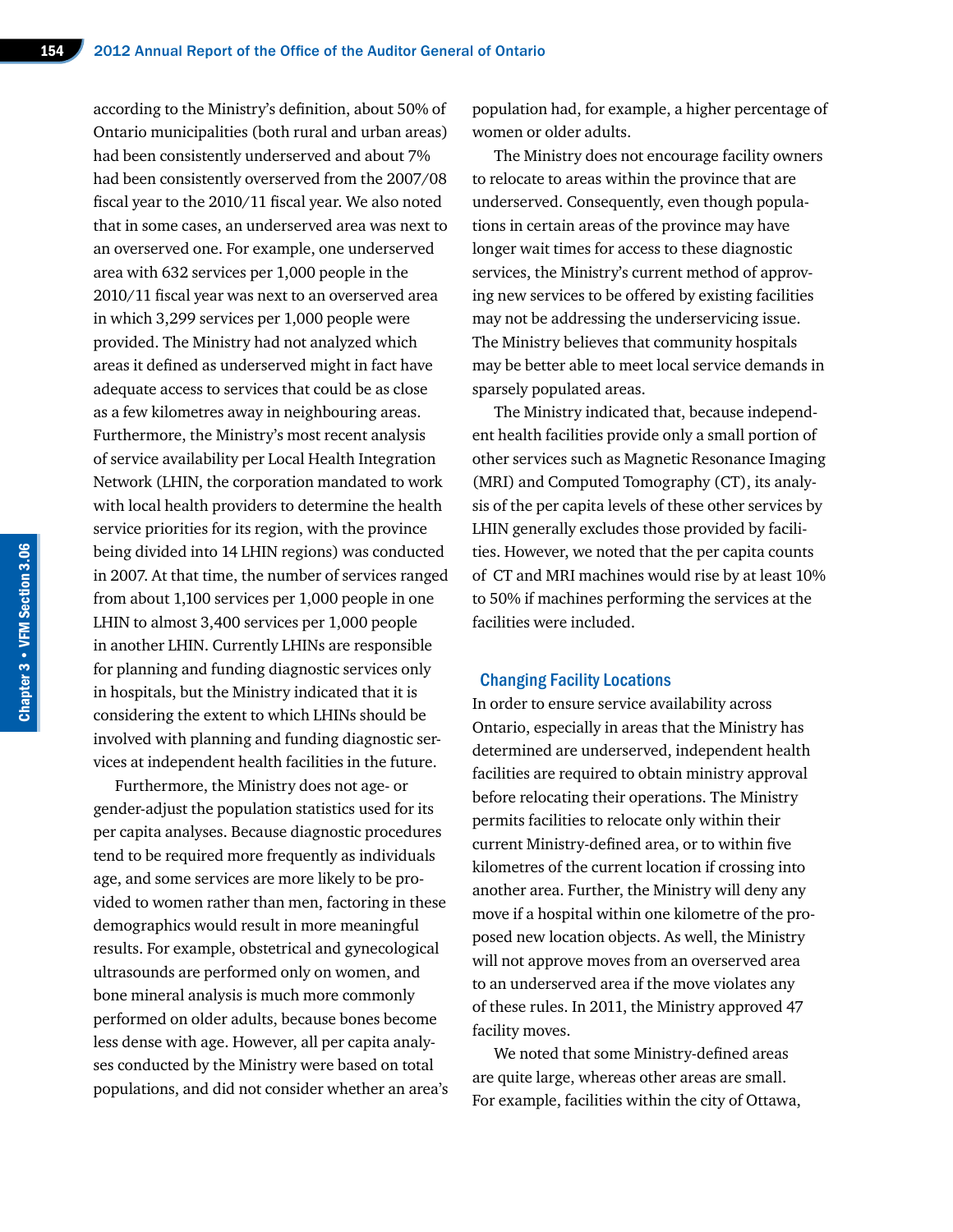which is almost 2,800 square kilometres, have many more options for where to deliver services as compared to facilities located within the city of St. Thomas, which is about 40 square kilometres. Facilities located in the city of Toronto can move anywhere within it. We also noted that there were several donut-shaped areas (generally made up of the areas surrounding a city) that facilities could move around in, but they generally could not move to the city within the centre of the area, and facilities in the centre generally could not move to the donut-shaped area.

The Ministry indicated that many facility owners would like to relocate from less populated areas to more population-dense locations. Consequently, certain owners have attempted to "leapfrog" from their current location to a more populated location. For example, in one case, over a four-year period, a facility applied to move seven times, two of which were approved and five of which were denied due to exceeding both the five-kilometre rule and crossing an area boundary. While these relocation controls are undoubtedly necessary, we expected that the Ministry would have considered what changes could be made to encourage facilities to move from overserved to underserved areas.

# Future Independent Health Facility Services

The Ministry has analyzed the cost of providing certain services conducted in hospitals compared with the cost of providing those services in the community and has determined that money could be saved by moving various services, particularly less medically complex ones, out of hospitals and into community-based clinics, such as independent health facilities. Specifically, the Ministry estimated that MRIs and dialysis, as well as colonoscopies and echocardiograms (ultrasounds of the heart), are less expensive—by a range of about 20% to 40%—if delivered by a community provider rather than in a hospital. At the time of our audit, most of these services were more frequently delivered in a hospital setting than in the community.

Ontario's Action Plan for Health Care (Plan), released by the Ministry in January 2012, notes that more routine procedures may be moved in the future out of hospitals and into community-based clinics, such as independent health facilities. The Plan specifically notes that more cataract procedures will be conducted by an existing independent health facility because the facility can do them at a lower cost than a hospital can. Although not mentioned in the Plan, the Ministry indicated to us that, in the 2013/14 fiscal year, it expects to increase the number of MRIs offered in one existing independent health facility, also at a lower cost than in hospitals. At the time of our audit, the Ministry had no other specific plans to move any other services to community facilities.

# RECOMMENDATION 1

To help ensure that Ontarians have timely and convenient access to required tests and procedures, the Ministry of Health and Long-Term Care should:

- better identify areas within the province where the combined levels of services offered by hospitals and independent health facilities indicate that the area is underserved (for example, by analyzing population and gender distribution within each area and determining the resulting needs for services); and
- develop ways to help address patient needs in regions identified as underserved, such as offering incentives to encourage facilities to provide services in underserved areas or reviewing policies that restrict a facility's ability to move into underserved areas.

# MINISTRY RESPONSE

The Ministry is pleased that the Auditor has referenced the Minister's Action Plan for Health Care, which communicates our commitment to ensuring access for all Ontario residents to appropriate health-care services, including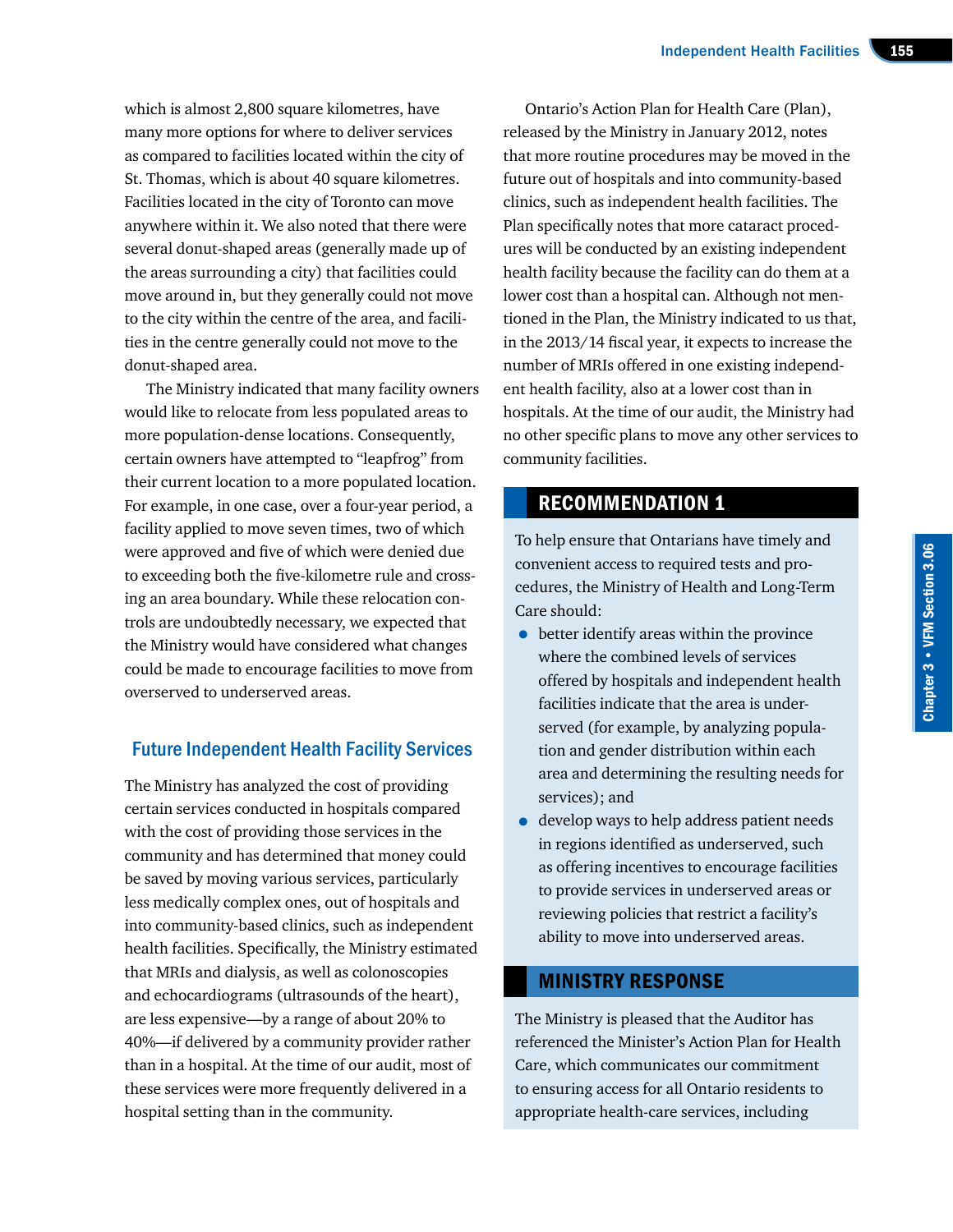timely and convenient access to required tests and procedures. Through the Action Plan, more services will be provided in the community and under a variety of service delivery models suited to the service type and community health-care needs. The Independent Health Facility (IHF) model of service delivery provides a strong foundation for moving more diagnostic tests and procedures into the community.

To support the move of more services into the community and to ensure that services are planned and delivered in accordance with local and regional population needs, the Ministry is:

- actively exploring opportunities for joint planning between the Local Health Integration Networks and IHFs to ensure the right mix and distribution of diagnostic tests and procedures to meet local health needs and to better identify areas within the province where the combined levels of services offered by hospitals and IHFs indicate that the area is underserved; and
- enhancing the planning relating to the volume of services delivered in the community and closer to home for patients, with consideration to incentive options to attract IHF service providers to underserved areas, as well as reviewing its IHF relocation policies to better facilitate the movement of diagnostic tests and procedures to underserved areas.

## BILLINGS

#### Funding Arrangements

#### Fee-for-service Facilities

Fee-for-service independent health facilities (for example, x-ray and ultrasound facilities) are paid a standard facility fee for each type of service performed. These fees were negotiated between the Ministry and the Ontario Medical Association (OMA, the bargaining organization that represents

physicians in Ontario) and are intended to reflect the approximate overhead cost (including rent, staffing, supplies and equipment) of performing each service. The rates are set out in the Schedule of Facility Fees for Independent Health Facilities. Each facility fee has a corresponding professional fee that the physician can charge for performing the test or interpreting the test results. Professional fees, which are also negotiated between the Ministry and the OMA, are set out in the Ontario Health Insurance Plan's Schedule of Benefits. Figure 3 lists the top five facility fees billed, the volume of each service, and the corresponding professional and facility fees per service. The Ministry did not have information available on the total professional fees billed for these services.

Between 1992 and 2005, the Ministry made some across-the-board decreases and one increase to the Schedule of Facility Fees for Independent Health Facilities. From 2005 on, no changes were made until May 2012, when the Ministry implemented a 2.5% across-the-board reduction in facility fees and a 5% reduction in their associated professional fees "in recognition of the latest evidence, improvements in technology, and changes in standards of care." Reductions were also implemented for certain other service fees, such as those for colonoscopies.

All facilities are paid the same amount for each service, no matter where the facility is located or how many services it provides. Consequently, larger facilities can benefit from economies of scale because certain costs, such as rent and the salaries of reception staff, do not increase proportionately with the number of services performed.

A 2000 report produced by the Committee on Technical Fees (members of which included the Ministry, the OMA and the Ontario Hospital Association) noted that "cost reimbursement should be used as the underlying principle for the funding of technical components of diagnostic services" and acknowledged that most of the facility fees had not been set through a rigorous costing process. The Committee suspected that with the introduction of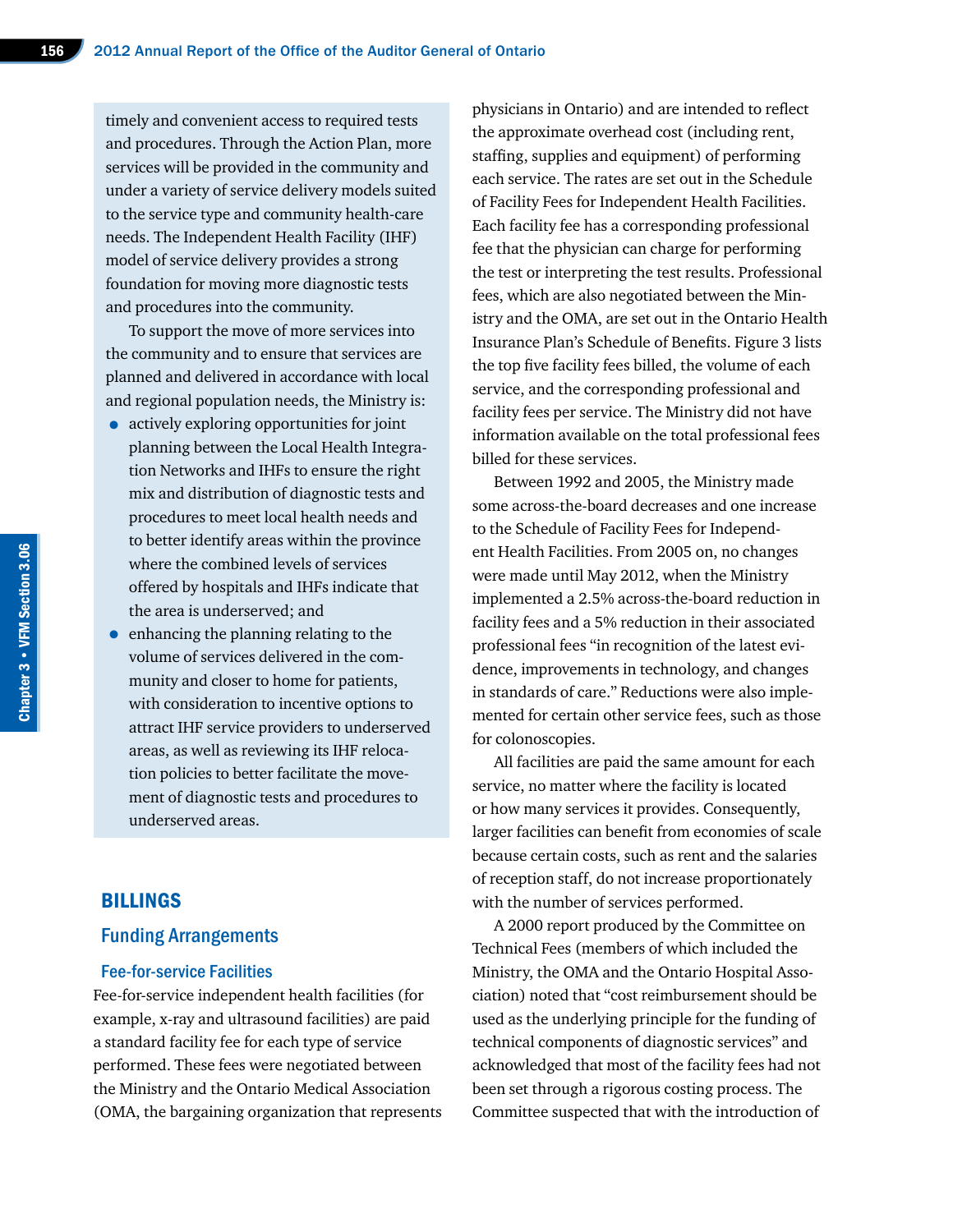#### Figure 3: Top Five Total Facility Fees Paid, 2010/11, and Associated Fee Levels

Source of data: Ministry of Health and Long-Term Care

|                                                                          | 2010/11                                         |               | As of April 1, 2011 (\$)                       |                                                    |
|--------------------------------------------------------------------------|-------------------------------------------------|---------------|------------------------------------------------|----------------------------------------------------|
| <b>Type of Service</b>                                                   | <b>Total Facility Fees</b><br>Paid (\$ million) | <b>Volume</b> | <b>Facility Fee</b><br><b>Paid per Service</b> | <b>Professional Fee</b><br><b>Paid per Service</b> |
| Chest radiology (x-rays-2 views)                                         | 20.0                                            | 826,000       | 24.18                                          | 11.30                                              |
| Pelvic ultrasound-complete (physician present at<br>time of service)     | 17.7                                            | 355,000       | 50.00                                          | 32.30                                              |
| Pelvic ultrasound-complete (physician not present<br>at time of service) | 16.4                                            | 328,000       | 50.00                                          | 24.20                                              |
| Sleep study (initial diagnostic)                                         | 15.5                                            | 41.000        | 380.25                                         | 128.30                                             |
| Ultrasound of vagina or rectum                                           | 14.6                                            | 291,000       | 50.00                                          | 24.20                                              |

new technology and equipment (which make some services less time-consuming to perform), some fees did not accurately reflect the costs, and noted that there was a lack of information on the extent to which fees deviated from actual costs. Therefore, the Committee recommended that the fee schedule be reviewed as soon as possible, and suggested that an appropriate costing methodology would ideally incorporate factors such as the economies of scale available to high-volume facilities.

In our *2004 Annual Report*, we recommended that the Ministry "objectively determine the current cost of providing each type of service and examine the relationship between the volume of services provided and the costs of providing services." At that time, the Ministry indicated that the Diagnostic Services Committee would be reviewing this area. But this Committee was discontinued in 2008, without completing any such analyses, making any related changes to the fee schedule or doing any work to assess the current overhead costs of running a facility.

The Ministry did, however, provide us with a 2008 Jurisdictional Comparison of Medical Imaging Systems prepared by another province involving five Canadian jurisdictions, using data from the 2006/07 fiscal year. The comparison found that, at that time, Ontario's facility fees were often lower than fees paid by other provinces. However, the Ministry has not investigated whether this is still the case, using updated data on the other jurisdic-

tions' fee levels. We noted that both British Columbia and Alberta provided a range of services, both surgical and diagnostic, in community clinics but they did not have separate professional and facilitycost fees; rather, the entire payment was combined in one fee. We compared the combined facility and professional fees paid in Ontario for three services to the fees paid for the same services in British Columbia and noted that the Ontario fees were within 6%, more or less, of the fees paid there.

In April 2011, the Ministry requested that the OMA (representing physicians), the Ontario Hospital Association (representing hospitals) and the Coalition of Independent Health Facilities (representing facilities) submit facility-fee funding options to it by October 2011. The Coalition's response did not suggest any funding options; it focused on structuring future funding discussions. Neither the OMA nor the Ontario Hospital Association submitted options, although both were given an extension until March 2012 to do so. The Ministry indicated that it did not expect any further submissions relating to facility fees from the OMA or the Ontario Hospital Association, because the renegotiation of the Physicians Services Agreement, which sets out compensation for physicians, was the key priority in 2012.

As previously noted, the Ministry will not approve new services for a facility if the area is overserved for the services in question. But facilities can increase the number of services they currently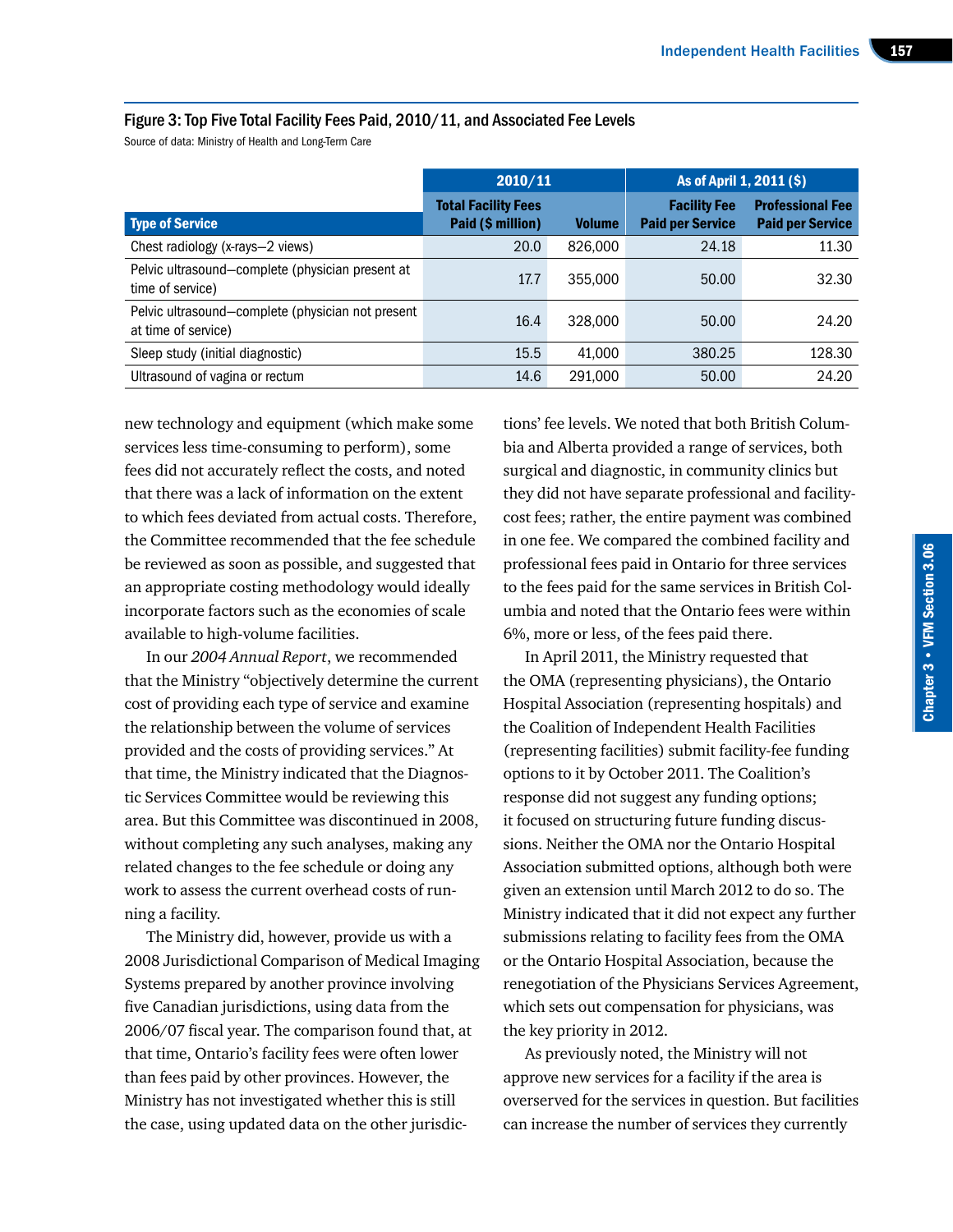provide at their existing locations by purchasing, without ministry approval, additional diagnostic equipment—the Ministry's licence with facilities requires only that they inform the Ministry within 30 days of new equipment being purchased. More equipment leading to more services being provided results in the Ministry paying more facility and professional fees. But if the facilities providing the services are in an underserved area, the area benefits from the increased service availability.

In contrast to the unlimited number of services that facilities can receive payment for, laboratories, which are also funded on a fee-for-service basis, are subject to a provincial maximum funding level for all labs across the province as well as a maximum that applies to each laboratory.

#### Negotiated Contract Facilities

The Ministry funds 35 facilities, including facilities performing MRIs and cataract surgery, through negotiated contracts for providing an established volume or number of hours of services. If a facility performs fewer services than the contracted amount, the Ministry reduces the facility's funding. Facilities performing more than the contract amount do not receive additional ministry funding.

The contracted dollar amount (based on volume and hours) for facilities that were "grandparented" when the legislation was introduced was determined through negotiations between the Ministry and the facilities. Subsequently, in seven cases, the Ministry approved MRI and CT services, which had not previously been covered under the Act, through a competitive process. For other new services, such as cataract surgeries, the Ministry negotiated directly with known providers, as permitted under the *Independent Health Facilities Act*. In all cases, subsequent contracts are negotiated between the Ministry and each facility.

In 2004, the Ministry established an Expert Panel to help improve, among other things, access to, and the quality and efficiency of, MRI and CT services in hospitals and independent health

facilities. The Panel's 2005 report indicated that these services were not being delivered efficiently. In the case of MRIs, this was primarily due to the Ministry's having allocated a longer-than-necessary time for certain types of MRI procedures and paying facilities for rerunning MRIs when the facility made an error. In the case of CT scans, the report indicated that the tests should take 20 minutes regardless of which body part is being scanned, whereas the contract rates were based on estimated times per service that were, on average, more than 60% longer. The Ministry told us that it did not at that time consider the rate reductions for CT scans suggested by the Panel to be appropriate for facilities, although it had no analysis supporting its conclusions. When renegotiating five-year contracts between 2007 and 2009 for the five independent health facilities performing MRIs, the Ministry again did not consider the Panel's recommendations. On the other hand, a couple of years after these contracts were negotiated, the Ministry did approach these MRI facilities regarding a rate reduction. While some of them agreed to reduced rates, the others refused. The Ministry continued to pay these facilities at the 2007 contract rate while paying the other facilities the reduced rate. The Ministry indicated that it expected to negotiate a reduced rate with the other facilities when the contract is renewed in 2012.

With most negotiated contracts, the Ministry does not periodically confirm that the rates paid are reasonable. Although it might not be practical to always conduct a competitive process, the Ministry could, for example, periodically obtain information from other jurisdictions or otherwise periodically review costs to help obtain assurance on the reasonableness of the rates. Because facility fees are not being periodically reviewed, there is a risk that some services are increasingly expensive to provide, but more of a risk that technological improvements have resulted in facility fees significantly exceeding the actual cost of performing the services.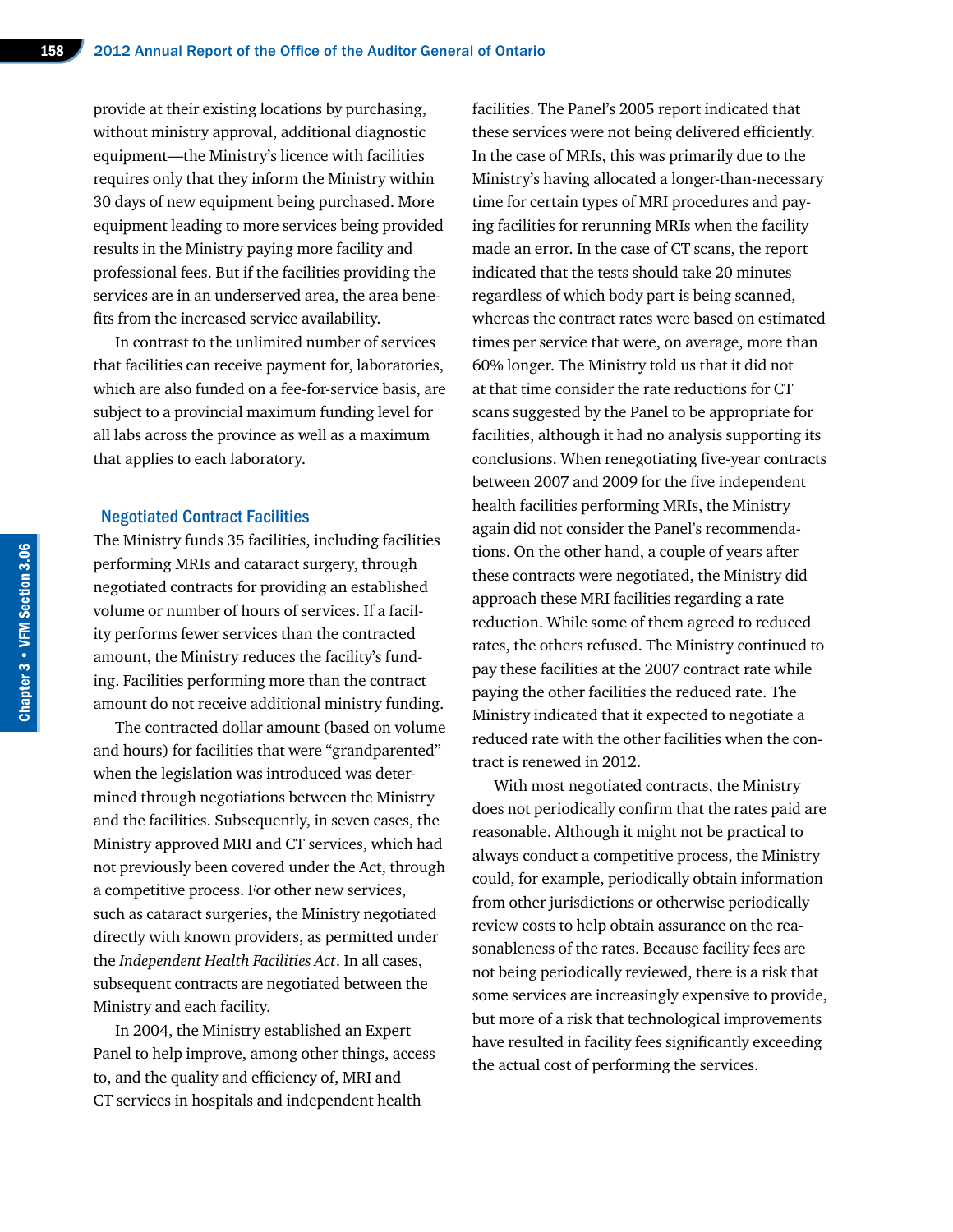#### Referrals for Service

Patients generally require a physician's referral in order to obtain services from an independent health facility. The Health Council of Canada indicated in its 2010 report *Decisions, Decisions: Family Doctors as Gatekeepers to Prescription Drugs and Diagnostic Imaging in Canada* that increased access to diagnostic imaging has "allowed for increased use of diagnostic imaging, some of which may be considered over-use." The report noted research indicating the overuse of diagnostic imaging, but concluded that it is difficult to say why and by how much. In this regard, the Canadian Association of Radiologists' website notes that as many as 30% of CT scans and other imaging procedures across Canada contribute no useful information or are inappropriate. Studies from other jurisdictions also indicate the incidence of potentially inappropriate imaging. On the basis of studies in two other jurisdictions, the Ministry estimated that about 20% of facility-fee billings in Ontario are likely inappropriate—for example, due to unnecessary testing.

In some cases, the physician referring the patient is the physician who performs the service, or otherwise works at or owns the facility to which the patient is being referred. This is called "selfreferral," because the physician is referring the patient to him- or herself. Physician self-referrals can improve patient care in certain situations: for example, ultrasounds of the eye may be ordered and completed by an ophthalmologist to help diagnose and treat suspected eye disease earlier. However, various studies, including a *Journal of the American Medical Association* article published in 2012, have indicated that "evidence continues to mount showing that physicians with ownership stakes in imaging equipment are more likely to refer their patients for imaging tests than physicians who send their patients to radiologists for independent imaging." The article further noted that "when physicians can refer to scanners they own, [and] there is no third-party oversight, they might be making subconscious decisions to image."

One condition for maintaining a licence for a fee-for-service facility is ministry approval of any changes in the facility's controlling ownership; in the calendar years 2008 through 2011, more than 175 such changes were approved. Facilities are required to confirm ownership every five years as part of their licence renewal. In addition, some owners forward documents indicating the date on which changes were made in share ownership. However, the Ministry does not otherwise periodically ask facilities to confirm ownership by, for example, having owners tick a box on a form and sign if ownership has not changed or state changes in writing and sign. As a result, the Ministry spends extensive administrative effort in tracking ownership structures.

Although the Ministry estimates that about half of Ontario's facilities are fully owned or controlled by physicians, it has not analyzed patterns of referrals by these physicians to their own facilities. The Ministry also does not have information on whether the physicians who refer patients to a given facility have a spouse or other direct relative who owns part or all of the facility. The Ministry could use a form confirming ownership to also periodically confirm whether the owner(s) or any of their immediate family are physicians.

In May 2012, the Ministry proposed to pay only 50% of the facility and professional fees for services where a physician referred a patient to the clinic the physician worked at. The Ministry had not, however, estimated the impact of this 50% reduction on independent health facilities, although ministry documents indicate that some facilities might be forced to close operations and that there was a potential reduction in the quality and safety of imaging or testing services because clinics might use "shortcuts" to reduce costs in order to remain viable. Furthermore, the Ministry generally did not have any information on what might be a reasonable proportion of self-referral tests and what proportion appeared excessive and thereby warranted followup. In June 2012, in response to concerns raised by the Ontario Medical Association, the Ministry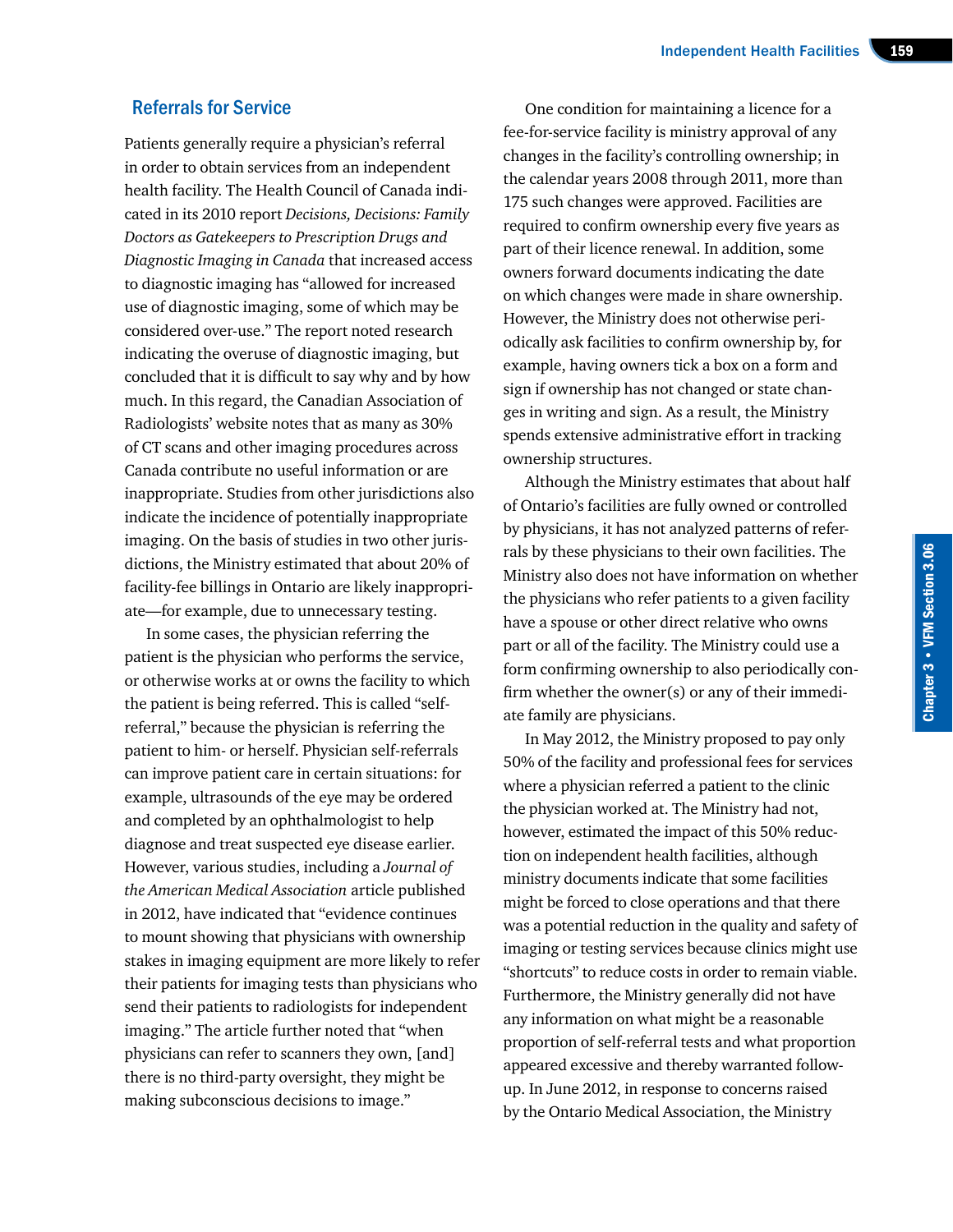announced that it was establishing a panel to review physician self-referrals and would wait for the panel's recommendations before changing the fees related to self-referrals.

#### Verifying Billings

As shown earlier in Figure 1, total payments to facilities have increased by about 4% a year, from \$348 million in the 2006/07 fiscal year to \$408 million in 2010/11. In particular, facility-fee payments for diagnostic services increased by about 4% a year, from \$323 million to \$377 million. However, ultrasound services increased by 7% a year, from \$130 million to \$173 million, over this time period. More specifically, with 12 ultrasound services, both numbers of services performed and payments increased by more than 50% between 2006/07 and 2010/11. For example, the number of ultrasound billings under the code "miscellaneous extremities charge per limb" increased 130% from 2006/07 to 2010/11 or over 20% per year on average, from a total of \$2.9 million to \$7.5 million. Facility fees have changed very little, so most of this change was due to increases in the volume of services provided. Total payments for contracted services (such as dialysis and abortions) increased from \$31 million in 2006/07 to \$41 million in 2010/11. The biggest increase was due to the Ministry providing one-time funding in 2010/11 for the replacement of about 70 dialysis machines at the facilities offering dialysis services. Although the Ministry reviews service volumes and their effect on total costs to some extent for contracted services, it has not reviewed the reasons for changes in the volume of fee-for-service payments.

The Ministry indicated that historically it has informally identified (for example, through complaints and assessments of facility expansion applications) questionable facility billing practices a few times a year, resulting in about one referral a year to the Ontario Provincial Police. In November 2011, the Ministry began a claims integrity project, which involved reviewing the data on facility-fee claims for the 2010/11 fiscal year. This review identified

that about 25% of operating facilities had some unusual billing patterns. For example, five facilities were billing more than 500 and up to 2,200 combined head and pelvis ultrasounds on the same visit for patients, whereas most facilities billed fewer than 50 of this ultrasound combination. According to the Ministry, this diagnostic combination is expected to occur only rarely, because few patient conditions can be diagnosed by using it. Despite this being a good analysis, the Ministry believed that many of the unusual billings could be resolved through educating facilities on appropriate billing practices and indicated that it was developing educational materials that would be shared with facilities starting in fall 2012. In addition, although the Ministry provided us with a list of potential additional data analyses that might identify other inappropriate billing practices, no plans were in place to conduct such analyses.

The Ministry provides the College of Physicians and Surgeons of Ontario with detailed information on the services billed by each facility. However, the College informed us that although it does receive patient-care data from the Ministry, this information is not provided to assessors and that the assessors' role does not include any claims verification processes. Rather, the College indicated that assessors are provided with only the number of patients who received a particular service within a particular time—for example, the previous few months. The College's assessors select a sample of procedures performed on patients based on information provided by the facility visited to ensure, among other things, that each has an appropriately authorized requisition from a physician. However, the assessors do not test whether the procedures billed to the Ministry were actually performed. We also noted that the Memorandum of Understanding between the Ministry and College did not state that assessors were expected to check facility billings to the Ministry, either by using data from the Ministry or by any other method.

Facilities are to send the Ministry information on when physicians start or stop working at the facility.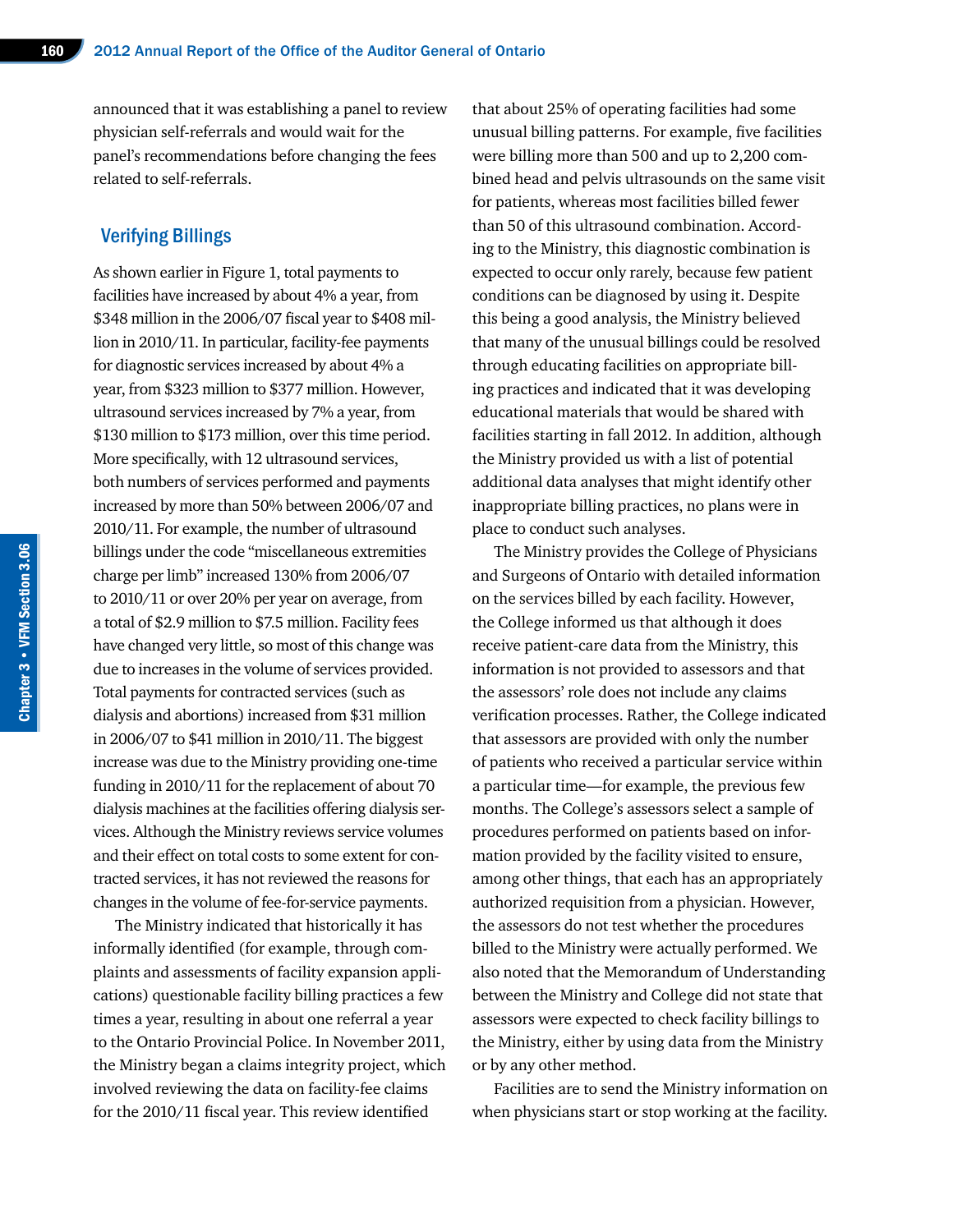The Ministry indicated that it will pay only those billings from a facility that relate to physicians who are listed as working at that facility. Physicians sign the form that facilities submit that states the physician's start date, but when facilities submit the form that states a physician has left, the physician generally does not sign the form, nor is a departure date indicated. As well, every facility fee billed to the Ministry generally should have a corresponding professional fee billed by the facility physician who interpreted the diagnostic test or, in the case of surgery, performed the procedure. The Ministry indicated that it does not periodically reconcile or spot-check the facility fees and the professional fees billed by facility owners and physicians, respectively, to identify discrepancies.

# RECOMMENDATION 2

To enhance the cost-effective management of the Independent Health Facilities Program, the Ministry of Health and Long-Term Care should:

- periodically review the fee it pays to independent health facilities (to cover staffing, equipment and other overhead costs) by assessing the actual costs of the services and by making periodic comparisons to other jurisdictions;
- consider alternatives for better managing the volume of fees chargeable by facilities in overserved areas, such as requiring these facilities to obtain ministry approval before increasing capacity by buying more equipment;
- consider requiring facility owners to declare all potential conflicts of interest to the Ministry, and periodically review billing data to identify facilities with unusual billing patterns, including billings resulting from unexpectedly high levels of self-referrals of patients by physicians who own or work at that facility, or who are related to someone who owns the facility—and follow up with these facilities; and

• for selected services, periodically verify that facilities have billed the Ministry only for services provided to patients—for example, through matching facility billings to physician requisitions or to the associated physician's professional fees for the same service.

# MINISTRY RESPONSE

The Ministry will consider the feasibility of conducting an inter-jurisdictional review and a relative-value-to-cost analysis of the technical fees that it pays to Independent Health Facilities (IHFs).

The Ministry agrees that information about equipment that is purchased by IHF operators is of interest. In this regard, the Ministry established a grant program in the 2011/12 fiscal year to assist IHFs in the purchase of digital equipment and is considering a second year of grant funding for this purpose. Furthermore, the Ministry is considering capacity planning at the local level involving the Local Health Integration Networks, as well as possibly requiring approval prior to capacity expansion by IHFs operating in overserved areas.

The Ministry is concerned about self-referral and ensuring appropriate utilization of diagnostic and imaging services in Ontario, including services rendered in physician-owned facilities. The Ministry's Expert Panel on Appropriate Utilization of Diagnostic and Imaging Studies is expected to make recommendations in fall 2012 regarding the appropriate utilization of diagnostic and imaging services rendered in various professional settings, including IHFs. The recommendations, when received, will be fully reviewed with the Ontario Medical Association and actions will be formulated to address issues relating to self-referral and appropriate utilization in Ontario, including in the IHF sector. As well, the Ministry agrees that the level of physician ownership or material interest in an IHF business operation is of interest and is actively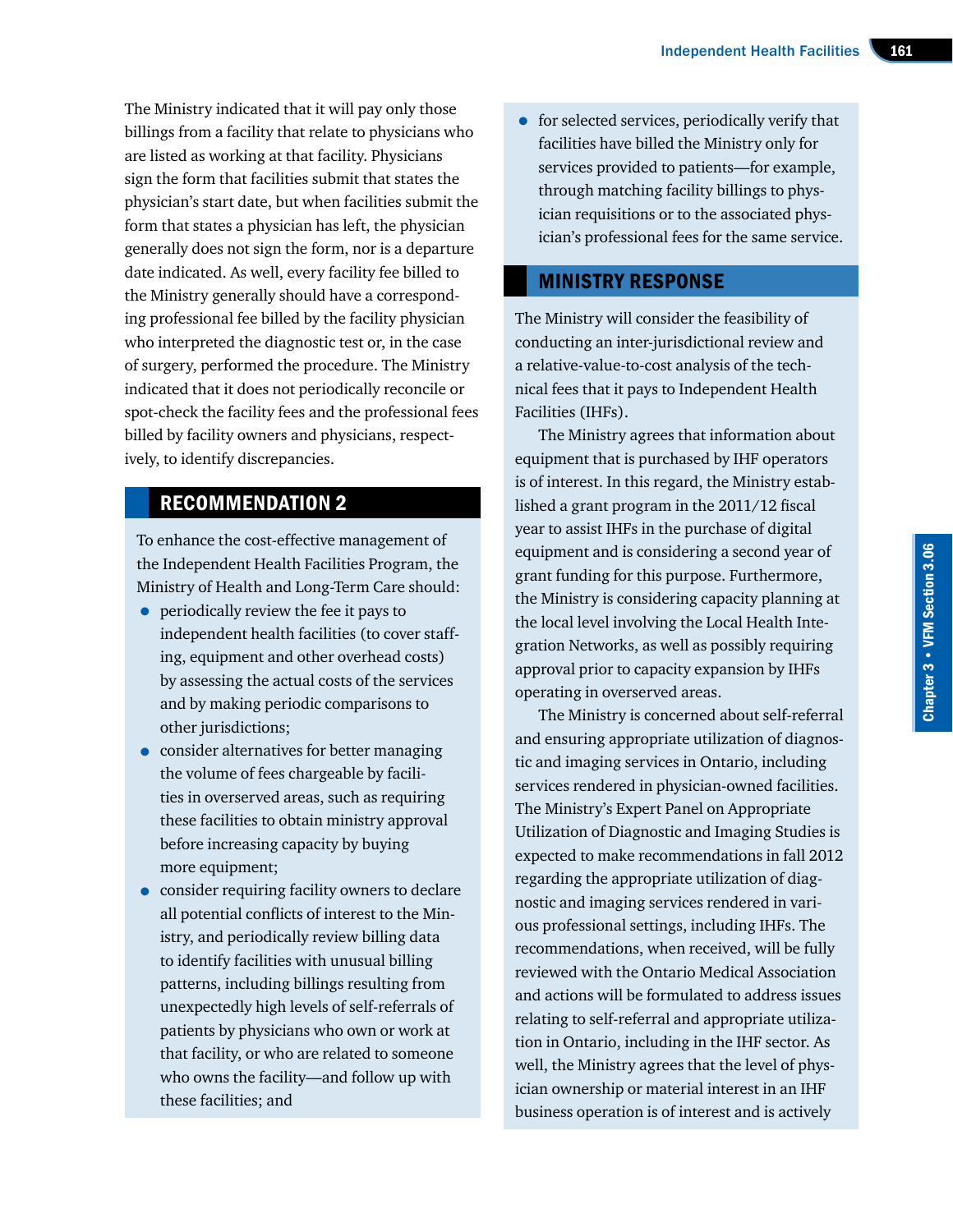exploring mechanisms to require that physicians report this information.

In addition, the Ministry is taking further action to implement processes to monitor and manage utilization through proactive claimsdata analyses, provider outreach and education, clinic audits, and payment recovery processes. The clinic audit process would include verification processes to ensure that facilities have billed the Ministry only for services they have provided to patients.

#### PERFORMANCE MONITORING

## College of Physicians and Surgeons of Ontario Quality Assurance Assessments

To help ensure the quality of services, all facilities are required under the Act to have a quality adviser, who is responsible for advising the owner about the facility's quality and standards of services. Facility owners who are physicians may appoint themselves as the facility's quality adviser. To obtain independent assurance on the quality of the services provided by facilities, the Ministry has entered into a Memorandum of Understanding (MOU) with the College of Physicians and Surgeons of Ontario (College), the professional oversight organization for physicians in Ontario. Under this agreement, the College is to conduct quality assurance assessments of the services provided by facilities using "Clinical Practice Parameters and Facility Standards" (Standards) developed by the College.

The assessments are conducted by Collegeappointed assessors—usually a team of one physician and one technologist who have experience in the facility service(s) being assessed. Assessors generally spend about a day at a facility and then submit a report to the College. This report indicates whether the facility met the Standards and provides detailed observations to support the conclusion, as well as recommendations for improvement if needed. Once reviewed by the College, the report is forwarded by the College to the Ministry.

If the facility does not meet the Standards, the report is reviewed by the Ministry's medical consultant, who advises the Ministry on any additional actions that should be taken. When requested to do so by the Ministry, the College will conduct a reassessment, and occasionally focused assessments to follow up on certain issues. The Ministry may act to suspend or revoke licences based on the assessment report's recommendations.

The Ministry paid the College about \$1.5 million for conducting the quality assurance processes at facilities, which included more than 200 facility assessments in the 2010/11 fiscal year. At the time of our audit, the Ministry and the College were negotiating a revised MOU, which was expected to require the facilities to pay the College for conducting assessments, rather than the Ministry paying the College.

#### Determining Assessor Independence

Because assessors must have experience in the area that they are reviewing, most of the physicians and technologists who perform facility assessments for the College regularly work in hospitals and/ or independent health facilities. To help prevent potential conflicts of interest between an assessor and the facility that he or she is assessing, the College verbally asks assessors if they have any potential conflicts (after providing examples of what would constitute a conflict, such as being related to someone or having previously worked with someone at the facility to be assessed). Assessors are generally not permitted to assess a facility with which they have a conflict. However, the College does not require assessors to sign a document declaring that they have no conflicts.

Although the College is responsible for appointing facility assessors, because of the competitiveness of certain facilities, facilities have the option to reject an assessor and have an alternate appointed in certain situations (such as potential conflicts of interest). The College informed us that facilities exercise this option about 2% of the time.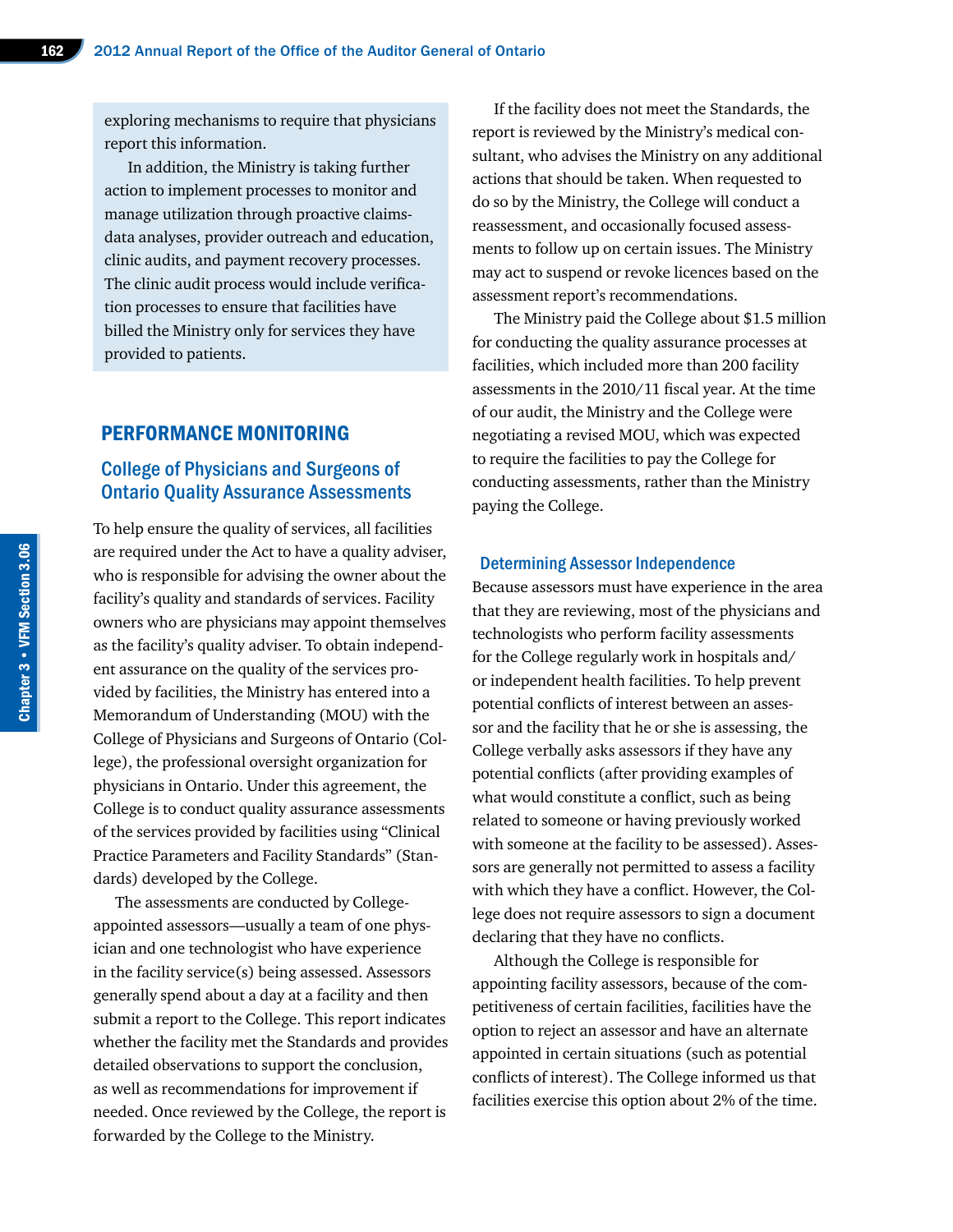#### Scheduling Assessments

The Ministry uses its database, which includes the dates of all facility assessments and reassessments, to identify which facilities it will request the College to assess during the next year. The Ministry's general policy is to have each facility assessed every five years. It provides that year's list to the College, which is responsible for scheduling assessments with each facility.

We found that, as of January 2012, the College had not assessed within the previous five years about 12% of the facilities that should have been assessed. The Ministry indicated that assessments could be delayed for various reasons, including a lack of assessors with service-specific knowledge (for example, the College indicated that assessors for sleep study clinics are difficult to find because fewer people specialize in this area) and facilities postponing assessments because of proposed moves to other locations.

In our 2004 Annual Report, we recommended that the Ministry consider having the College perform at least some assessments without advance notice. At the time of our current audit, facilities were always provided with at least six to eight weeks' notice so that they could prepare for the visit. (Reassessments may be unannounced, as discussed further under Following Up on Assessments.)

#### Conducting Assessments and Reporting Assessment Results

The College's assessors use a checklist based on the College's "Clinical Practice Parameters and Facility Standards" (Standards) to conduct their assessments. The Ministry has a copy of the Standards but generally does not receive a copy of the checklists used. To complete the checklist, assessors select and review a sample of test images (in the case of diagnostic facilities) and/or patient charts, surgical notes, and so on (in the case of dialysis and surgical clinics); where possible, they also observe tests being performed on patients. We noted that the College's sampling guideline recommended using

the same minimum sample sizes (between 10 and 15 per type of service provided, depending on the type of facility) for all facilities providing a particular service, regardless of the number of procedures provided by the facility. We also noted that the assessors' approach to choosing this sample did not ensure that they reviewed the work of all professionals at the facility.

After it receives the assessors' report, the College is to report assessment results to the Ministry within three to 20 business days, depending on the seriousness of the assessment results (these time frames were implemented in 2005). We noted that the College generally met these deadlines in the 2010/11 fiscal year. But there is no established deadline by which assessors must report results to the College. We noted that the time between the assessment date and the date that the Ministry received the assessment results from the College was a median of 47 days in the 2010/11 fiscal year, with 90% of reports being received within 84 days. Most of this longer time frame was the time between the assessment date and the College's receipt of the report from the assessor.

The assessment results provided to the Ministry rate facilities on a scale of one (the highest rating: the facility is following the required standards, and there are no recommendations) to five (the lowest rating: patient care is at risk, and recommendations may include the immediate closure of the facility). Between January 2007 and January 2012, more than 80% of the approximately 1,100 facilities that were assessed were rated as meeting the standards with few or no significant recommendations (that is, the facilities received one of the top two ratings).

#### Following Up on Assessments

The College generally determines whether facilities require any additional follow-up after an assessment, based on feedback from its assessors. Followup can range from requiring the facility to forward documents, such as an action plan detailing how it will address identified deficiencies, to the Ministry requesting the College to conduct a reassessment.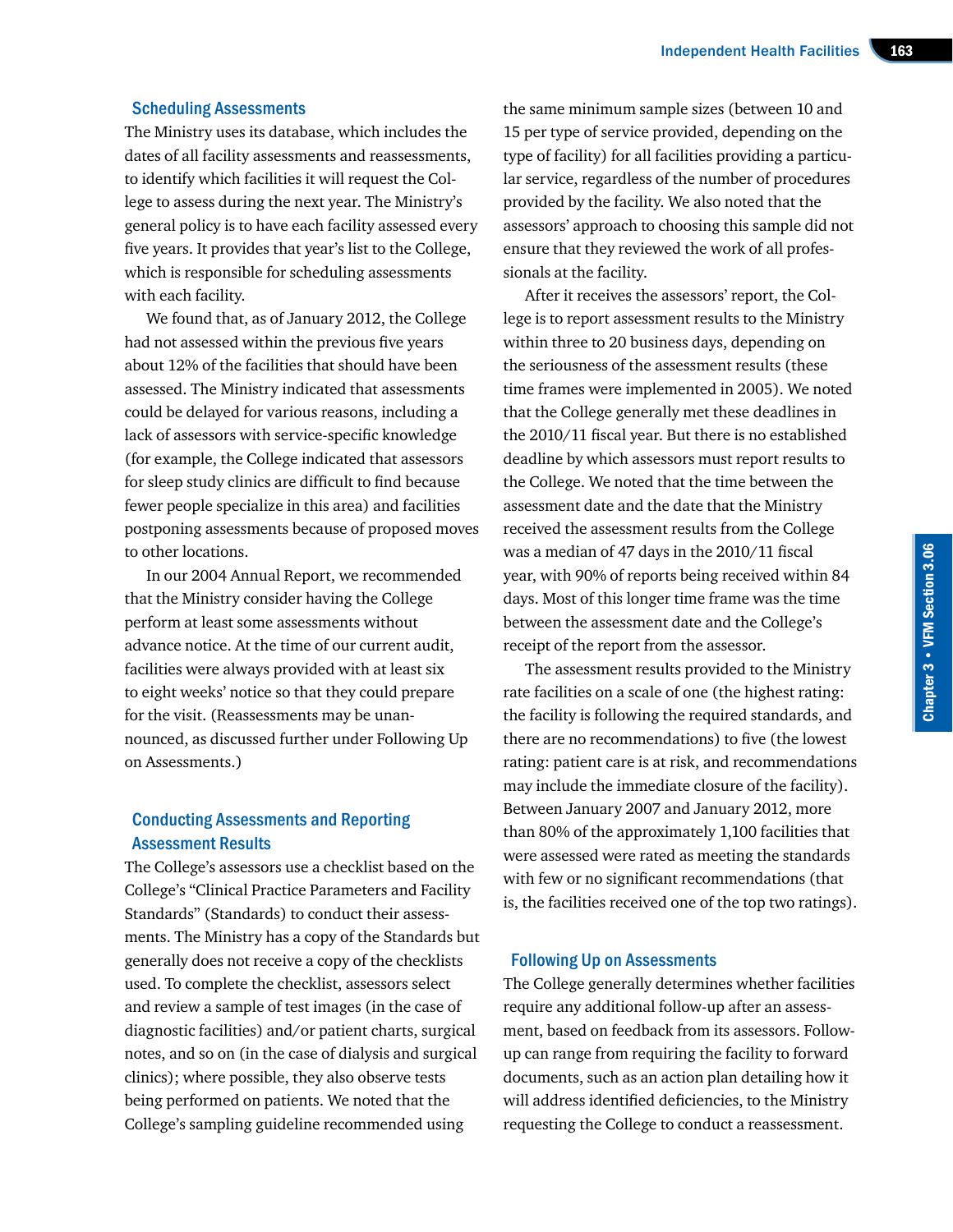Reassessments are generally conducted three months to a year after the original assessment, based on the College's judgment. Six facilities were reassessed in the 2010/11 fiscal year.

In our 1996 and 2004 Annual Reports, we noted that the Ministry and the College had not agreed on timeframes for the College's follow-up activities, and recommended that the Ministry update its Memorandum of Understanding with the College to incorporate such timeframes. However, no timeframes were in place at the time of our current audit.

The Ministry can ask the College to conduct its planned reassessments on an unannounced basis. In these cases, the College either sends assessors in completely unannounced or notifies the facility that an assessment will be conducted within the next month, without providing a specific date. We noted one case where the facility denied the assessors entry on two "unannounced" occasions in 2010 before providing access in March 2011, even though the *Independent Health Facilities Act* states that all facility owners are required to co-operate fully with assessors. However, the Act has limited penalties for refusal to co-operate, and the College told us that it does not have any authority to impose penalties in this situation.

In the 2009/10 fiscal year, to obtain more assurance that facilities with previously identified and rectified problems were continuing to meet standards, the Ministry asked the College to assess certain facilities every two to three years, rather than the standard five years. In the 2010/11 fiscal year, the College conducted 26 of these mid-cycle assessments.

## Inspections Conducted by the X-ray Inspection Services Unit

While the College's standards require facilities to check radiation-producing equipment every six months, the Ministry is responsible under the *Healing Arts Radiation Protection Act* (HARP Act) for periodically inspecting a facility's radiationproducing equipment, including primarily the equipment used to perform x-rays but also the equipment used for CT scans and fluoroscopy (which involves a series of x-rays that produce a continuous moving image on a monitor, giving, for example, a picture of the movement of contrast dye through a patient's body). The Ministry's X-ray Inspection Services Unit (Unit) is responsible for these inspections, as well as for ensuring the appropriate initial installation of radiationproducing equipment (for example, sufficient lead in the walls for shielding). The Unit also ensures that x-ray equipment does not produce radiation in excess of standards set out in the HARP Act. Radiation produced by CT equipment is not reviewed by the Unit because there are no similar standards for CT equipment.

The Unit is responsible for inspecting just over 7,600 locations—including hospitals, dental sites and more than 450 independent health facilities—with radiation-producing equipment. In the 2011/12 fiscal year, the Unit inspected a total of nearly 1,700 locations, including about 70 independent health facilities.

The Unit has four inspectors who perform announced visits that are scheduled using risk-rankings for the various types of facilities. For example, independent health facilities are required to be assessed within one year of opening a new location and every two to three years after that, unless they receive a ranking of "bad" as a result of an inspection, in which case they are inspected annually until the situation is rectified. Ministry policy is to inspect all radiation-producing equipment at new locations and about 25% of the equipment at established locations. The Unit cannot easily determine the percentage of facility equipment tested because it did not document all equipment in use at the inspected facilities. We also noted that ministry policy does not indicate that inspectors should ensure that all equipment is tested over time; rather, the policy indicates that higher-risk equipment, such as fluoroscopy equipment, should be tested.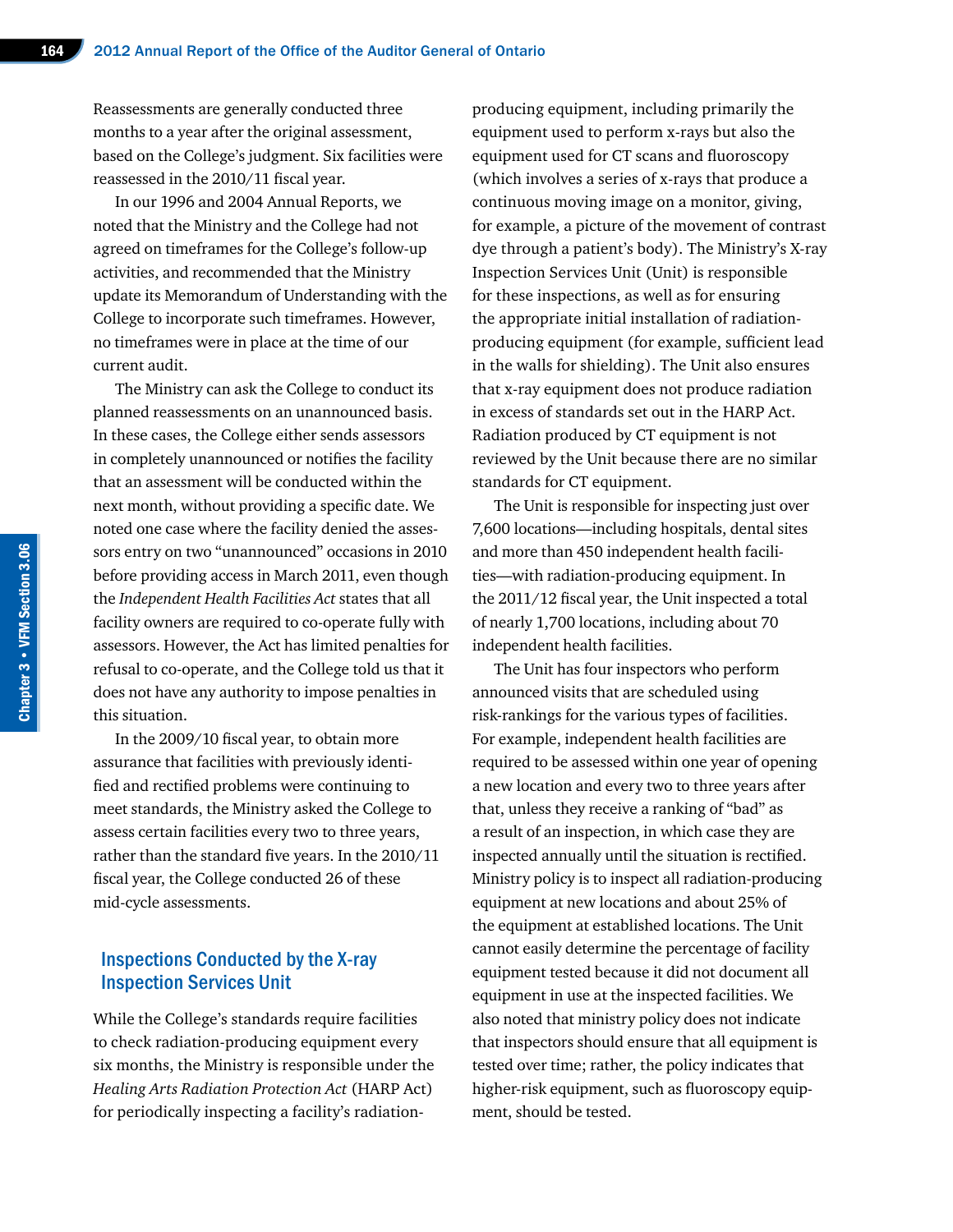We reviewed the data from the Unit's inspection database and found that as of March 2012, almost 60% of the independent health facilities had not been assessed within the Unit's prescribed time frames. Furthermore, the Ministry could not determine how many of these facilities were new or how many had been rated as "bad" in their last inspection.

The Unit does not rely on the work of other oversight entities, including the Canadian Association of Radiologists, the Ontario Association of Radiologists and the Ontario Breast Screening Program, all of which review certain types of radiationproducing diagnostic imaging equipment, including equipment in independent health facilities. The work of these organizations might enable the Unit to reduce its time at some facilities and focus its efforts on facilities and/or equipment that are not otherwise being tested.

The Ministry had no policies or procedures on what type of information should be exchanged between the Unit and the Ministry's Independent Health Facilities Program; rather, communications occur at the discretion of staff in each ministry area. We noted that minimal communication or exchange of information took place between the Unit and the Program. For instance, the Unit's inspection system and the Program's database were not linked, and although the Ministry indicated that data comparisons to identify discrepancies could be conducted manually, this has not been done. As a result, for example, the Unit incorrectly categorized almost 40 independent health facilities as dental offices, which are generally inspected every five years rather than every three years for independent health facilities. The Unit also had two facilities that were actually open incorrectly listed as "closed" and did not have current information on 12 facilities that had moved more than a year previously. Furthermore, the Unit's inspection reports were not forwarded to the Program—although the inspection staff told us that they would inform the Program of any significant issues.

# Ministry Monitoring

#### Suspensions and Revocations of Licences

The *Independent Health Facilities Act* (Act) states that the Ministry can revoke, suspend or refuse to renew a facility's licence for a variety of reasons. Problems can include quality assurance issues (such as equipment requiring maintenance) and operational issues (such as facilities operating out of unapproved locations; ceasing to operate for at least six months without taking reasonable steps to prepare to reopen; or transferring over 50% of a facility's ownership without obtaining ministry approval).

The Act allows the Ministry to immediately suspend a facility's licence if there is an immediate risk to a patient's health or safety. We noted that the last suspension occurred in 2011. The Ministry indicated that in most cases, there is no immediate risk to patients. In these cases, under the Act, the Ministry issues a "proposal to suspend" a facility's licence, an approach that provides the facility with time to correct any identified quality assurance problems in order to avert a licence suspension. Between January 2007 and January 2012, the Ministry issued such notices to 32 facilities. The Ministry ultimately suspended seven for not taking the required corrective action on a timely basis.

The Ministry can revoke the licence of suspended facilities that do not correct identified problems, as well as facilities with operational issues. The Ministry's records indicated that six licences were revoked from January 2007 through January 2012. Most of these revocations occurred because the facility had ceased operations for more than six months and did not make sufficient efforts to reopen.

When the Ministry proposes to suspend or revoke a licence, the Act allows the facility owner 15 days to request a hearing with the Health Services Appeal and Review Board. Facilities that request a hearing can continue to provide services to patients and bill the Ministry until the Board makes a decision. We noted that between January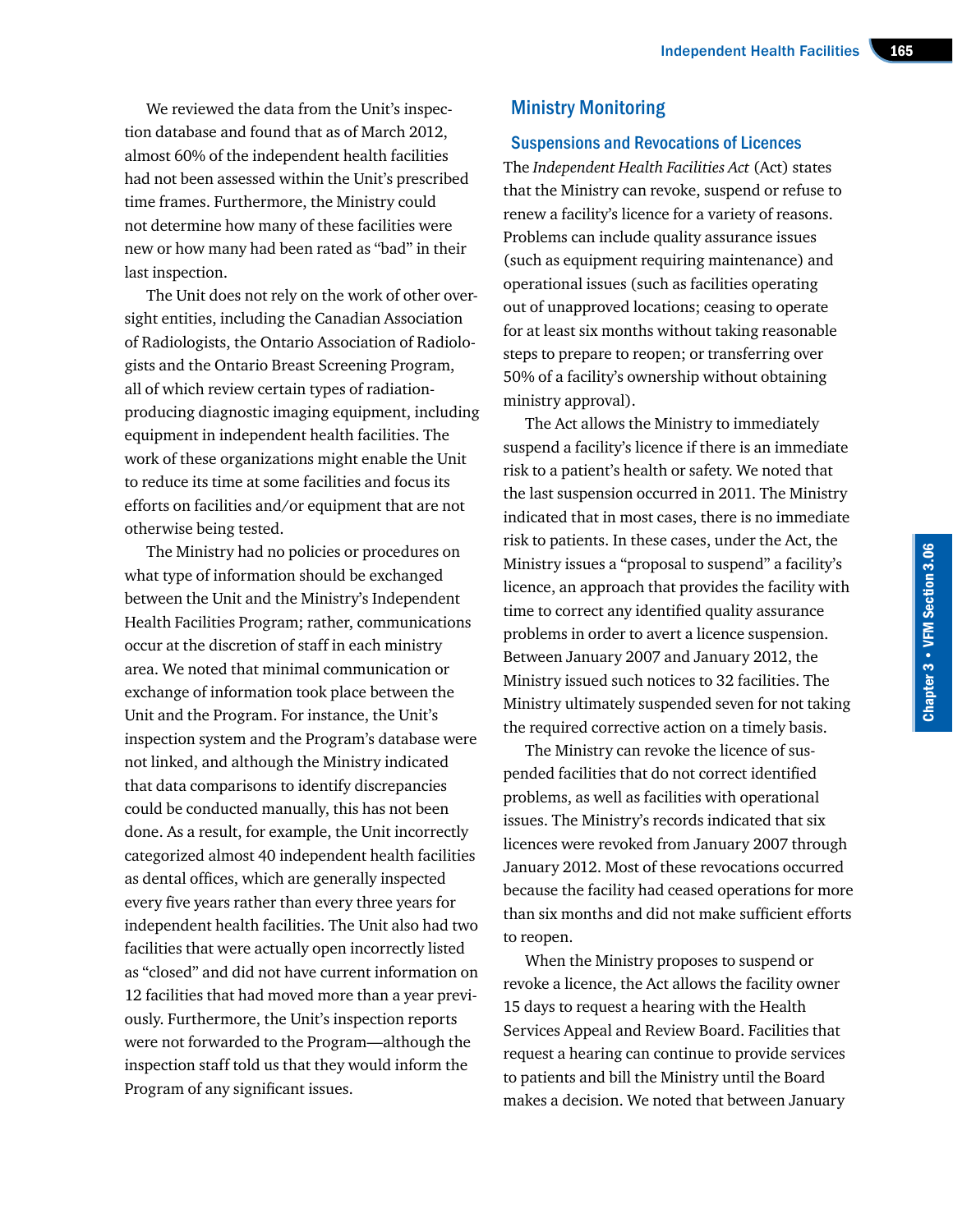2007 and January 2012, facilities requested hearings regarding seven proposals to revoke. Of the 21 hearing requests that were resolved between January 2007 and January 2012, 17 were settled between the Ministry and the facility owner before the Board reached a decision, three were not pursued by the facility owner, and the Board made a decision on the remaining one. Most of the 17 that were settled involved three facility owners. We also noted that the average time from request for hearing until resolution was about five years for quality assurance issues and two years for operational issues.

Even though the Act gives the Ministry significant discretion regarding whether or not to license facilities if it has reasonable grounds to believe that a facility is not being operated in accordance with the law or with honesty and integrity, this provision is rarely used. For example, the Ministry licensed an owner to provide a new service even though ministry staff had identified significant concerns about this owner's billings the year before (a full investigation of the billings irregularities was still under way when the owner was licensed for the new service).

#### Other Monitoring Activities

The Ministry is made aware of activities or circumstances that constitute a contravention of the Act in a number of ways, including complaints by the public and other facility owners. However, the Ministry has no information about complaints made directly to facilities. The Ministry tracks the complaints it receives (mostly from the public) that indicate quality-of-care deficiencies or other violations of the Act. About 35 such complaints were tracked in 2011, with over half pertaining to quality assurance issues such as equipment not being disinfected between patients and facility staff not behaving professionally. The Ministry's complaint follow-up activities varied depending on the nature of the complaint. For example, in two cases the Ministry asked the College of Physicians and Surgeons to

conduct a focused facility assessment to review the issues.

The Ministry also conducts other administrative activities to ensure compliance with the Act, some of which may involve time-consuming processes. For example, as previously noted, ministry staff make extensive efforts to track information on facility owners. And every month, ministry staff manually review a report on facility billings, track which facilities have not billed in the previous six months and send a letter to those facilities. The letter asks the facility to either confirm that it has ceased operations or provide the steps it is taking to reopen. A follow-up letter is issued after an additional six months if necessary, and if billings do not begin again, more progressive actions, such as a proposal to revoke the facility's licence, are undertaken. Between January 2007 and January 2012, the Ministry sent about 200 letters regarding 100 facilities that did not bill for at least six months.

While these may be worthwhile efforts, we expected that the Ministry would have assessed whether its time might be more effectively used following up on those facilities with unusual or possibly inappropriate billing practices, as discussed previously.

## RECOMMENDATION 3

To better ensure that independent health facilities are providing services according to quality medical standards established by the College of Physicians and Surgeons of Ontario (College) and are meeting other legislated requirements, the Ministry should:

- work with the College to ensure that every facility is inspected at least once between each five-year licence renewal for that facility;
- consider including additional expectations in its Memorandum of Understanding with the College, such as:
	- requiring assessors to review the quality of each physician's work at the facility; and
	- requiring that assessment results for facilities with significant issues be more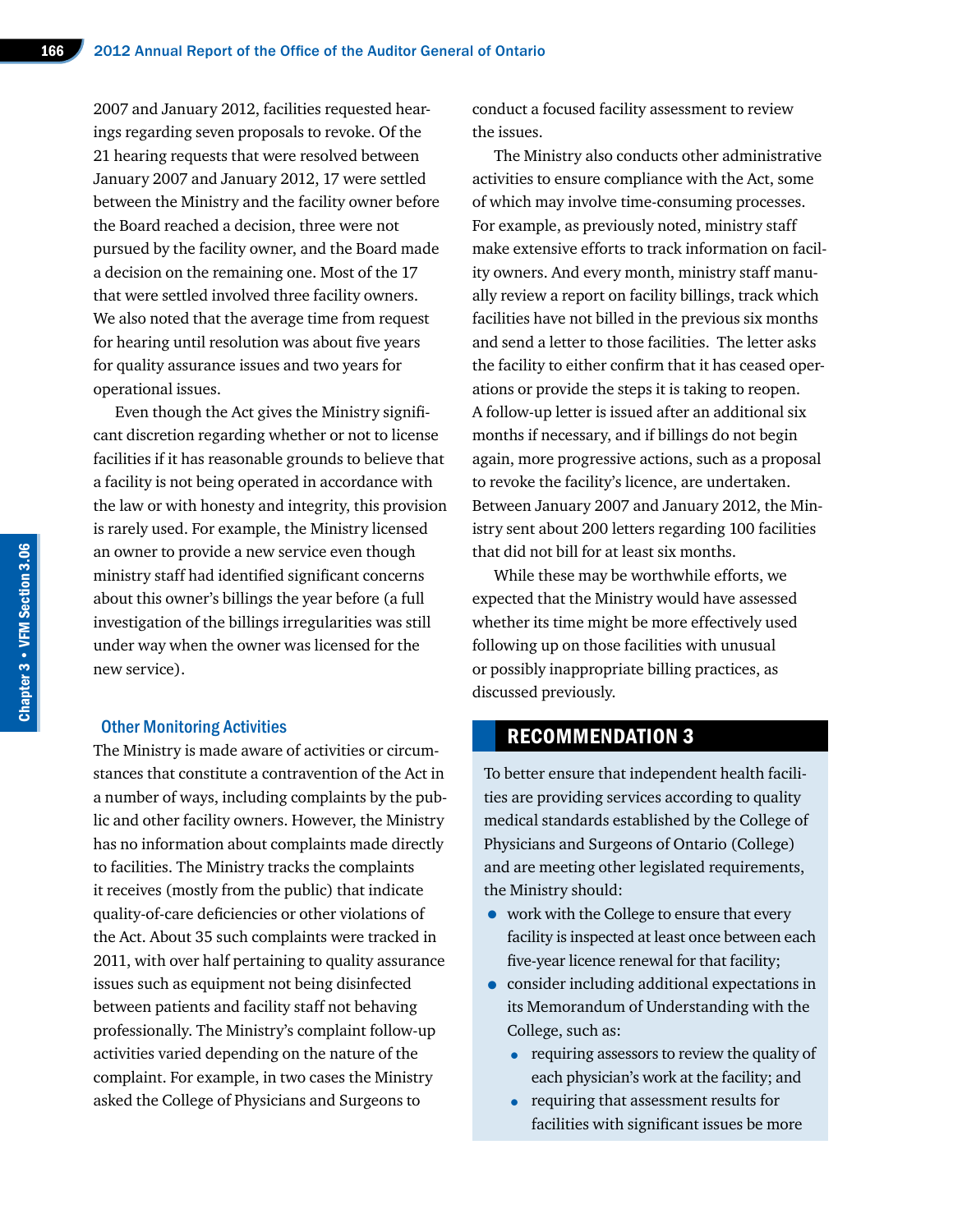promptly reported to the Ministry after the assessment;

- consider, when next reviewing the *Independent Health Facilities Act*, adding penalties for facility owners who refuse access to the College's assessors when they arrive unannounced;
- develop policies and procedures to improve information-sharing between the Ministry's Independent Health Facilities Program and its X-ray Inspection Services Unit, including information on the location of facilities offering x-ray services as well as information on inspection results, so that each has the most current information available on the facilities they oversee; and
- consider options for streamlining the monitoring of facilities' activities, including determining whether the Ministry's X-ray Inspection Services Unit can rely on the work of other professional or federal oversight entities to enable it to focus its activities on the newer or higher-risk facilities.

# MINISTRY RESPONSE

The Ministry is working with the College to ensure that every independent health facility is inspected at least once within the five-year renewal cycle. Although there may be exceptional circumstances (for example, where services are not currently being provided or when a facility is in the process of relocating, changing owners or expanding the scope of services being provided), the Ministry will work closely with the College to minimize such exceptions.

The Ministry agrees with the recommendation with respect to requiring assessors to review the quality of each physician's work. At this time, the College is in the process of aligning the quality assurance assessment program for independent health facilities with its peer review program for physicians, to ensure that radiologists are peer-reviewed at the same

frequency as other physician specialties. As well, with respect to the College's prompt reporting of facilities with significant issues to the Ministry, a working group has been established to review reporting policies and to suggest appropriate standards for the turnaround time from the date of assessment to notifying the Director of significant issues.

The Ministry will consider implementing penalties or other appropriate provisions in situations where facility operators deny access to the College's assessors.

Patient safety is a ministry priority. The X-ray Inspection Unit is embarking on a review of its inspection delivery model and is collaborating with other branches of the Ministry in a broader review of the *Healing Arts Radiation Protection Act* (HARP Act) to identify options to enhance the oversight of x-ray machines in Ontario. The Ministry has made a specific commitment to review the current HARP Act to identify opportunities that would help promote continuous improvement in the safe use of radiationemitting medical imaging devices.

# COMMUNITY HEALTH-CARE CLINICS NOT COVERED BY THE ACT

Community health-care clinics fall into two categories:

- those that are covered by the *Independent Health Facilities Act* (Act), which we refer to throughout this report as "independent health facilities" (facilities), and
- those that are not covered by the Act, which we refer to as "community health-care clinics" (or community clinics).

In our 2004 audit of independent health facilities, we noted that some diagnostic procedures, such as colonoscopies, were not licensed services under the Act and were therefore performed at community health-care clinics not covered by this legislation. We also observed that a licensed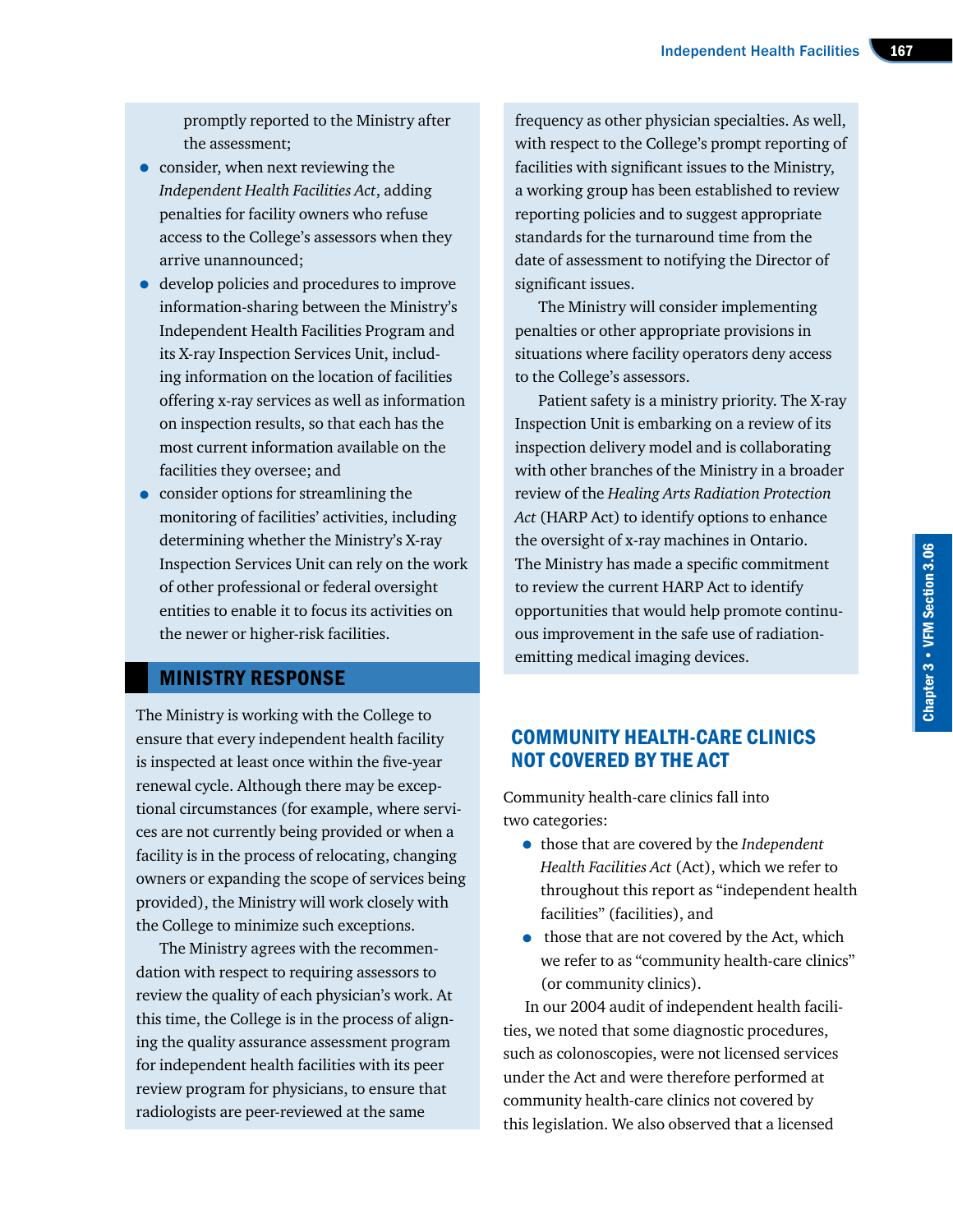service, abortion, was being performed both in independent health facilities and in community clinics. At that time, neither community clinics providing colonoscopies nor community clinics providing abortions were subject to the College's quality assurance assessments.

In 2007, the Ministry licensed one independent health facility in Northern Ontario to provide, among other things, colonoscopies. The Ministry had no documented rationale for why only this community clinic was licensed as a facility to provide colonoscopies. At the time of our current audit, the Ministry had no information on the number of non-facility community clinics operating in Ontario that were performing colonoscopies. However, information at the Ministry indicated that in the 2010/11 fiscal year, about 36% of all colonoscopies were performed in community clinics.

In 2010, legislative changes to the *Medicine Act, 1991* made the College of Physicians and Surgeons of Ontario (College) responsible for inspecting all community clinics that use anaesthesia to provide insured services (such as cosmetic surgery and colonoscopies) and uninsured services (such as hair transplants). However, the Ministry does not obtain information on the frequency or outcome of these inspections. We contacted the College, which informed us that since commencing such inspections in fall 2010, it had inspected about 50 community clinics performing colonoscopies and four community clinics performing abortions. The College indicated that most of the community colonoscopy clinics had passed their inspections with some conditions. No information was provided by the College regarding the community abortion clinics.

We also noted that about 50 of the x-ray sites inspected by the Ministry's X-ray Inspection Services Unit were community clinics, not independent health facilities. These clinics cannot bill the Ministry or their patients for facility fees for insured services, but physicians working in these clinics can bill the Ministry for the related professional

fees. The Ministry's Independent Health Facility Program was not aware of these community x-ray clinics, and, unlike the case with independent health facilities, the x-rays read by radiologists in these clinics are not periodically reviewed by the College.

# RECOMMENDATION 4

To ensure that all community clinics providing insured services—even those that do not use anaesthesia—offer quality medical services, the Ministry of Health and Long-Term Care should consider engaging the College of Physicians and Surgeons to oversee those clinics that offer services that would be subject to College oversight if they were classified as independent health facilities.

#### MINISTRY RESPONSE

The Ministry agrees that the provision of quality health care that includes quality medical services is a priority and established Health Quality Ontario (HQO) to lead the Ministry's quality and evidence-based agenda. Among other things, HQO makes recommendations to the Ministry regarding the quality of healthand medical-care services provided to patients, including services provided by community and specialized clinics, and also provides guidance and makes recommendations to health-care providers and relevant organizations on standards for patient care based on evidence, and clinical best practice guidelines and protocols.

Furthermore, Cancer Care Ontario and the College are working in partnership to plan and implement a model for quality improvement focused on selected health services that are delivered in settings other than an independent health facility, including pathology, colonoscopy and colposcopy. The Ministry expects to receive an implementation plan by March 2013.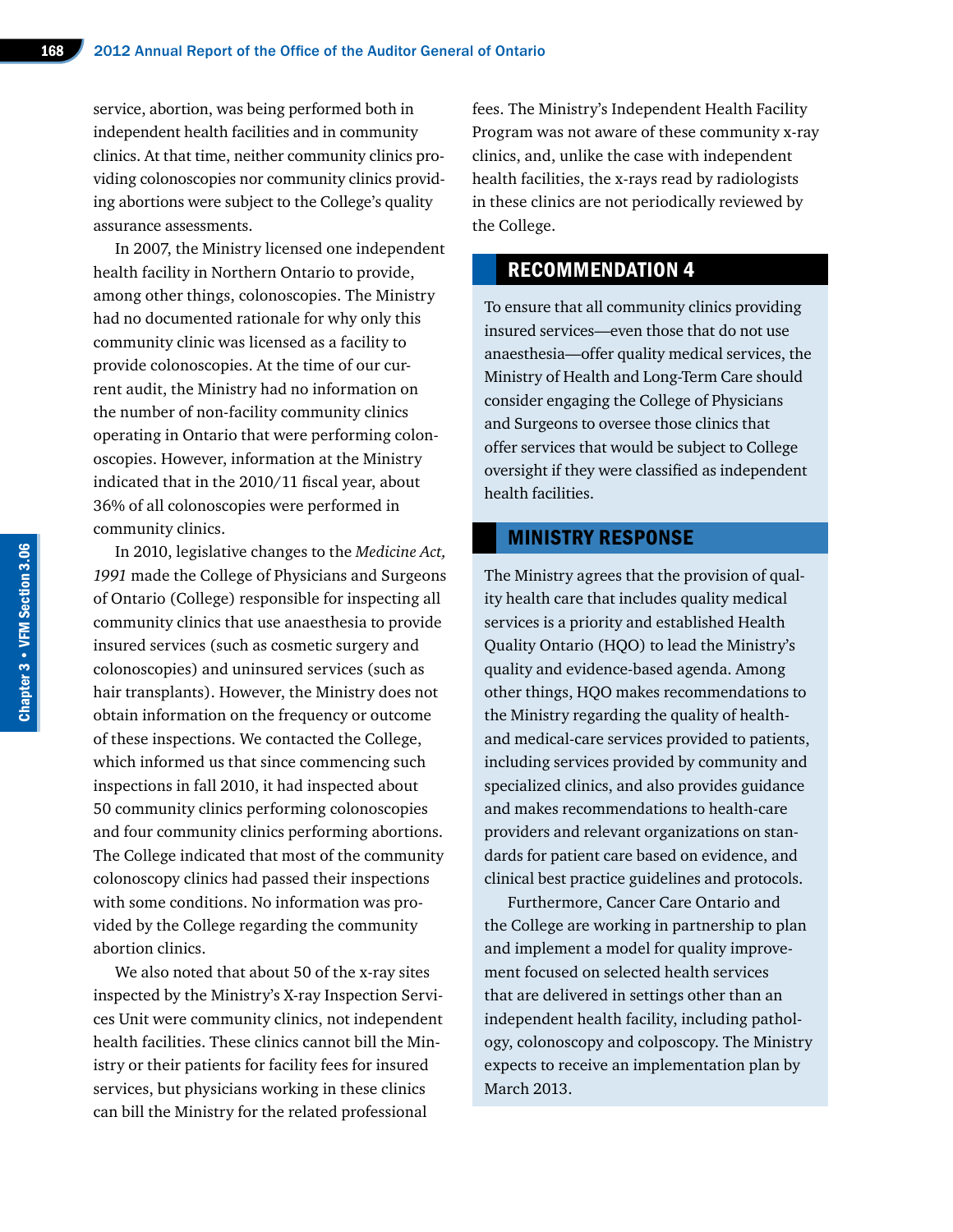#### PUBLIC INFORMATION

Patients have the right to choose which independent health facility they go to. To make these choices, patients need information on which facilities provide the service(s) they require and where these facilities are located.

#### Referral Forms

Patients requiring services provided by an independent health facility often get a referral form from their physician that provides contact information for one facility or for several facilities owned by the same owners. Many patients assume that they must go to a facility on the referral form; but in fact they are free to choose a hospital or any facility that offers the required service(s), including a facility that may be closer to home. As noted earlier, some physicians have a financial interest in certain facilities, which, as several studies have indicated, may influence both the rate at which they prescribe certain tests and which facilities they refer patients to. In contrast, referral forms for laboratory services (such as blood tests) are standardized and do not readily lend themselves to listing specific laboratories. At the time of our audit, the Ministry did not have any plans to develop a standardized referral form for services provided by independent health facilities.

#### Ministry Website

The Ministry has a website (the Health Care Options Directory) that allows the public to search for locations providing services such as x-rays and ultrasounds. But this site does not list all of the independent health facilities and hospitals providing these services. Rather, it is primarily a listing of these services provided outside of facilities and hospitals, such as in after-hours clinics. In 2010, the Ministry introduced another website that lists only the independent health facilities in Ontario. The list includes each facility's address and telephone

number, as well as all the services each facility is licensed to provide. The Ministry told us that this list is updated monthly and that patients interested in identifying alternative facilities can review this list.

However, we noted that the list was not as helpful as it could be. For example, unlike the Health Care Options Directory website, this website had no tools allowing users to search by postal code or by service area. More significantly, the list did not always offer an accurate description of the services offered at a given facility: a clinic listed as licensed to offer a specific service might not actually offer that service. When we contacted a sample of facilities that the website indicated were licensed to provide fluoroscopy services, 35% said that they did not provide such services at all, and another 20% said that they had temporarily suspended the service because of machine-maintenance or other issues. One facility's phone number was no longer in service, and a staff person at another directed us to a different location, which we noted was not licensed to provide the service. (The Ministry was following up with this facility.) The website also did not list the specific services provided at a given facility. For example, not all facilities offering ultrasound services perform knee ultrasounds.

We noted that as of January 2012, the list included addresses for almost 950 facilities; however, information at the Ministry indicated that there were about 800 unique facility locations. We were informed that some facility owners operate with multiple licences out of one location. As well, we noted that more than 20 listed facilities had not been open for at least five years.

In our *2004 Annual Report*, we recommended that the Ministry consider publicly disclosing any serious quality assurance problems at independent health facilities. We noted during our current audit that the Ministry's website included the dates and results of each facility's last quality assurance assessment. However, it did not indicate which facilities had been suspended for failing to meet required standards; instead, suspended facilities